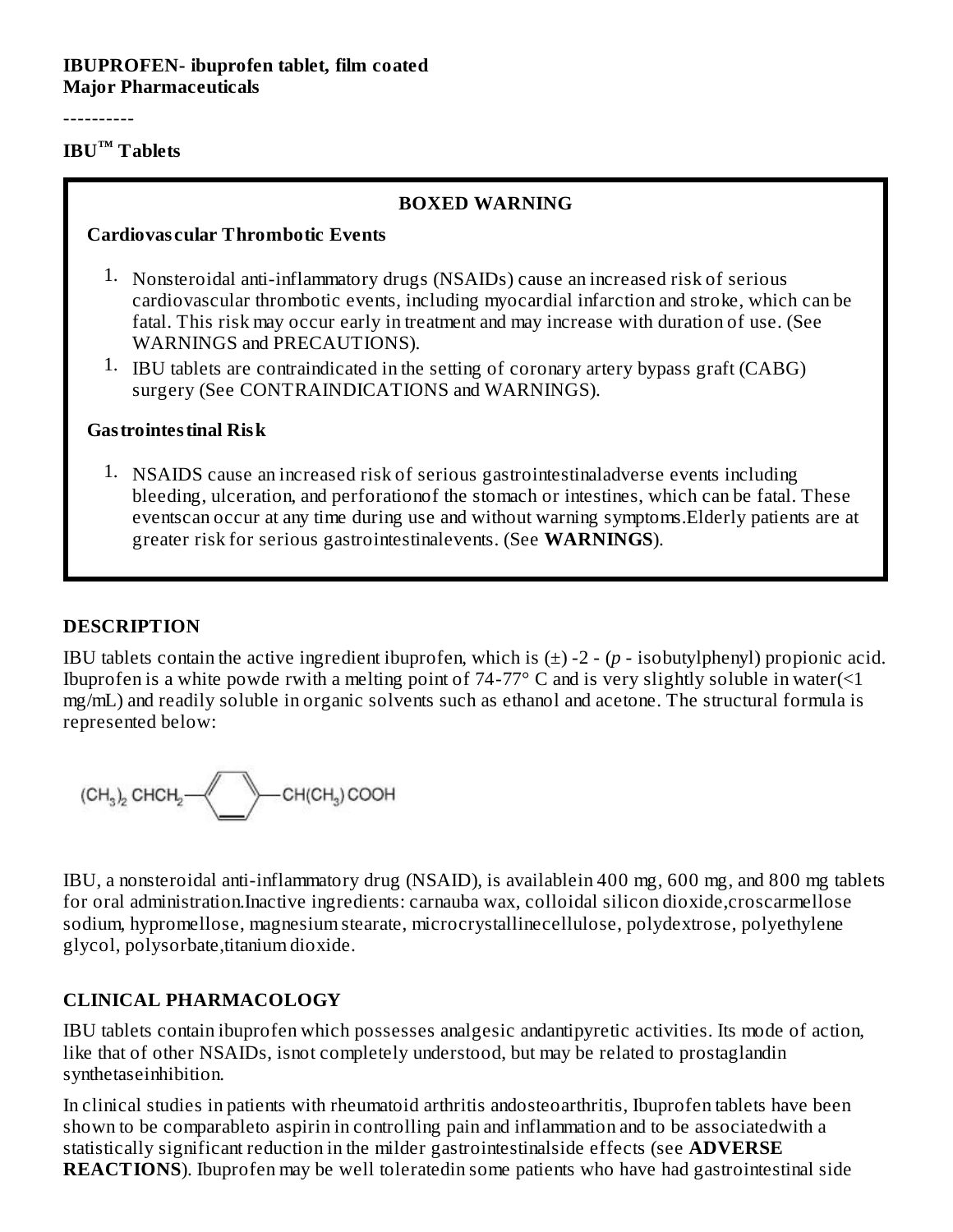effectswith aspirin, but these patients when treated with IBU tablets shouldbe carefully followed for signs and symptoms of gastrointestinalulceration and bleeding. Although it is not definitely known whetheribuprofen causes less peptic ulceration than aspirin, in one studyinvolving 885 patients with rheumatoid arthritis treated for up to oneyear, there were no reports of gastric ulceration with ibuprofenwhereas frank ulceration was reported in 13 patients in the aspiringroup (statistically significant  $p<.001$ ).

Gastroscopic studies at varying doses show an increased tendencytoward gastric irritation at higher doses. However, at comparabledoses, gastric irritation is approximately half that seen with aspirin.Studies using 51Cr-tagged red cells indicate that fecal blood lossassociated with Ibuprofen tablets in doses up to 2400 mg daily didnot exceed the normal range, and was significantly less than thatseen in aspirin-treated patients.

In clinical studies in patients with rheumatoid arthritis, Ibuprofenhas been shown to be comparable to indomethacin in controlling thesigns and symptoms of disease activity and to be associated with astatistically significant reduction of the milder gastrointestinal (see **ADVERSE REACTIONS**) and CNS side effects.

Ibuprofen may be used in combination with gold salts and/or corticosteroids.

Controlled studies have demonstrated that Ibuprofen is a more effective analgesic than propoxyphene for the relief of episiotomy pain, pain following dental extraction procedures, and for the relief ofthe symptoms of primary dysmenorrhea.

In patients with primary dysmenorrhea, Ibuprofen has been shown to reduce elevated levels of prostaglandin activity in the menstrualfluid and to reduce resting and active intrauterine pressure, as well asthe frequency of uterine contractions. The probable mechanism ofaction is to inhibit prostaglandin synthesis rather than simply to provide analgesia.

#### Pharmacodynamics

In a healthy volunteer study, ibuprofen 400 mg given once daily, administered 2 hours prior to immediate-release aspirin (81 mg) for 6 days, showed an interaction with the antiplatelet activity of aspirin as measured by % serum thromboxane 82 (Tx82) inhibition at 24 hours following the day-6 aspirin dose [53%]. An interaction was still observed, but minimized, when ibuprofen 400 mg given once-daily was administered as early as 8 hours prior to the immediate-release aspirin dose [90.7%]. However, there was no interaction with the antiplatelet activity of aspirin when ibuprofen 400 mg, given once daily, was administered 2 hours after (but not concomitantly, 15 min, or 30 min after) the immediate-release aspirin dose [99.2%].

In another study, where immediate-release aspirin 81 mg was administered once daily with ibuprofen 400 mg given three times daily (1, 7, and 13 hours post-aspirin dose) for 10 consecutive days, the mean % serum thromboxane 82 (Tx82) inhibition suggested no interaction with the antiplatelet activity of aspirin [98.3%]. However, there were individual subjects with serum Tx82 inhibition below 95%, with the lowest being 90.2%.

When a similarly designed study was conducted with enteric-coated aspirin, where healthy subjects were administered enteric-coated aspirin 81 mg once daily for 6 days and ibuprofen 400 mg three times daily (2, 7 and 12 h post-aspirin dose) for 6 days, there was an interaction with the antiplatelet activity at 24 hours following the day-6 aspirin dose [67%]. [See Precautions/Drug Interactions].

#### Pharmacokinetics

The ibuprofen in IBU tablets is rapidly absorbed. Peak serum ibuprofen levels are generally attained one to two hours after administration.With single doses up to 800 mg, a linear relationship exists between amount of drug administered and the integrated area underthe serum drug concentration vs time curve. Above 800 mg, however,the area under the curve increases less than proportional to increases in dose. There is no evidence of drug accumulation or enzyme induction.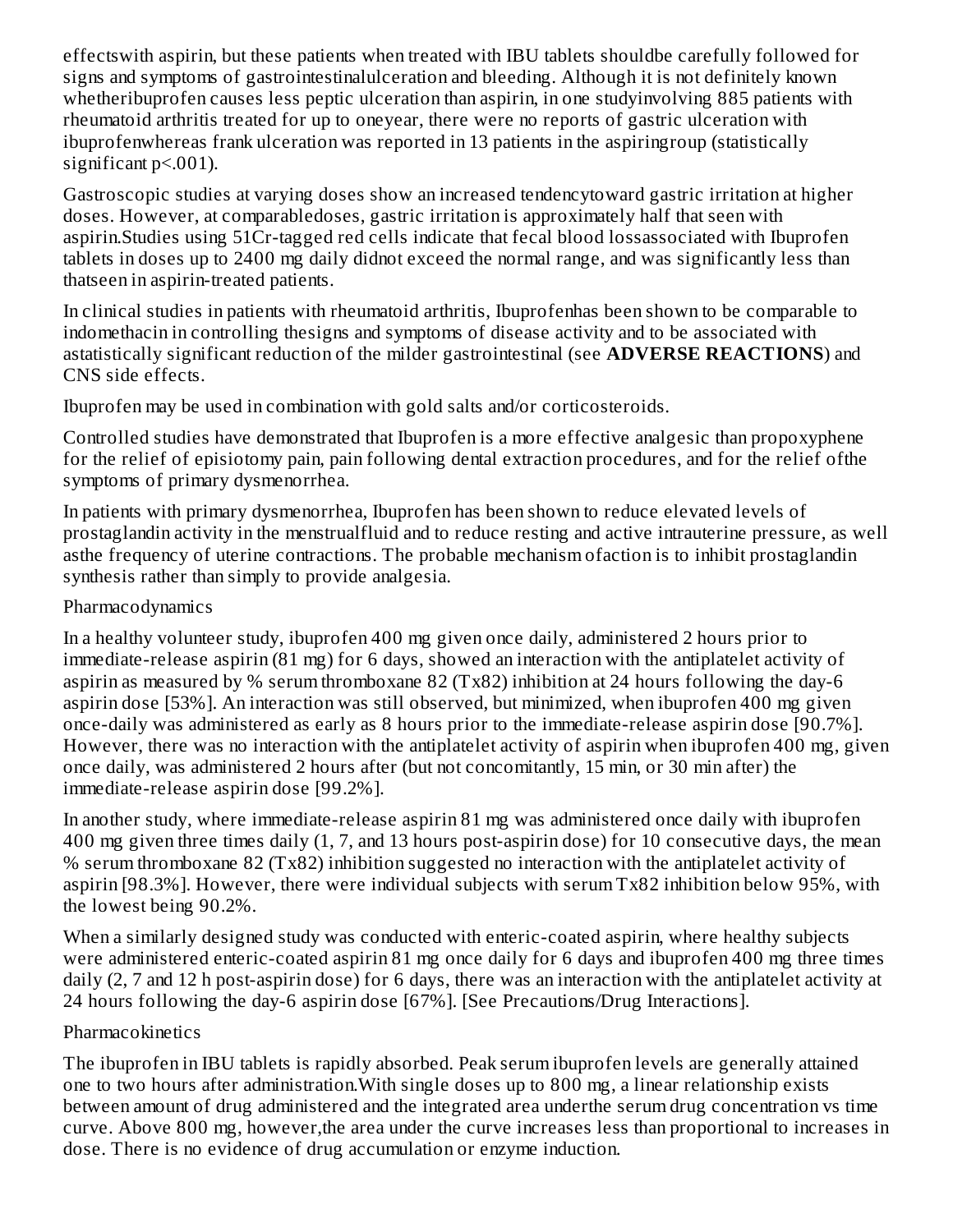The administration of Ibuprofen tablets either under fasting conditions or immediately before meals yields quite similar serum ibuprofen concentration-time profiles. When Ibuprofen is administered immediately after a meal, there is a reduction in the rate of absorption but no appreciable decrease in the extent of absorption.The bioavailability of the drug is minimally altered by the presence of food.

A bioavailability study has shown that there was no interference with the absorption of ibuprofen when given in conjunction with anantacid containing both aluminum hydroxide and magnesium hydroxide.

Ibuprofen is rapidly metabolized and eliminated in the urine. The excretion of ibuprofen is virtually complete 24 hours after the last dose. The serum half-life is 1.8 to 2.0 hours.

Studies have shown that following ingestion of the drug, 45% to79% of the dose was recovered in the urine within 24 hours as metabolite A (25%), (+)-2-[*p*-(2hydroxymethyl-propyl) phenyl] propionic acid and metabolite B (37%), (+)-2-[*p*-(2carboxypropyl)phenyl]propionic acid; the percentages of free and conjugated ibuprofen were approximately 1% and 14%, respectively.

## **INDICATIONS AND USAGE**

Carefully consider the potential benefits and risks of Ibuprofentablets and other treatment options before deciding to use Ibuprofen.Use the lowest effective dose for the shortest duration consistent withindividual patient treatment goals (see **WARNINGS**).

IBU tablets are indicated for relief of the signs and symptoms of rheumatoid arthritis and osteoarthritis.

IBU tablets are indicated for relief of mild to moderate pain.

IBU tablets are also indicated for the treatment of primary dysmenorrhea.

Controlled clinical trials to establish the safety and effectiveness of IBU tablets in children have not been conducted.

## **CONTRAINDICATIONS**

IBU tablets are contraindicated in patients with known hypersensitivityto ibuprofen.

IBU tablets should not be given to patients who have experienced asthma, urticaria, or allergic-type reactions after taking aspirin orother NSAIDs. Severe, rarely fatal, anaphylactic-like reactions to NSAIDs have been reported in such patients (see **WARNINGS, Anaphylactoid Reactions, and PRECAUTIONS, Preexisting Asthma).**

IBU tablets are contraindicated in the setting of coronary artery bypass graft (CABG) surgery(see **WARNINGS**).

## **WARNINGS**

## **CARDIOVASCULAR EFFECTS**

## **Cardiovas cular Thrombotic Events**

Clinical trials of several COX-2 selective and nonselective NSAIDs of up to three years duration have shown an increased risk of serious cardiovascular (CV) thrombotic events, including myocardial infarction (MI), and stroke, which can be fatal. Based on available data, it is unclear that the risk for CV thrombotic events is similar for all NSAIDs.The relative increase in serious CV thrombotic events over baseline conferred by NSAID use appears to be similar in those with and without known CV disease or risk factors for CV disease. However, patients with known CV disease or risk factors had a higher absolute incidence of excess serious CV thrombotic events, due to their increased baseline rate. Some observational studies found that this increased risk of serious CV thrombotic events began as early as the first weeks of treatment. The increase in CV thrombotic risk has been observed most consistently at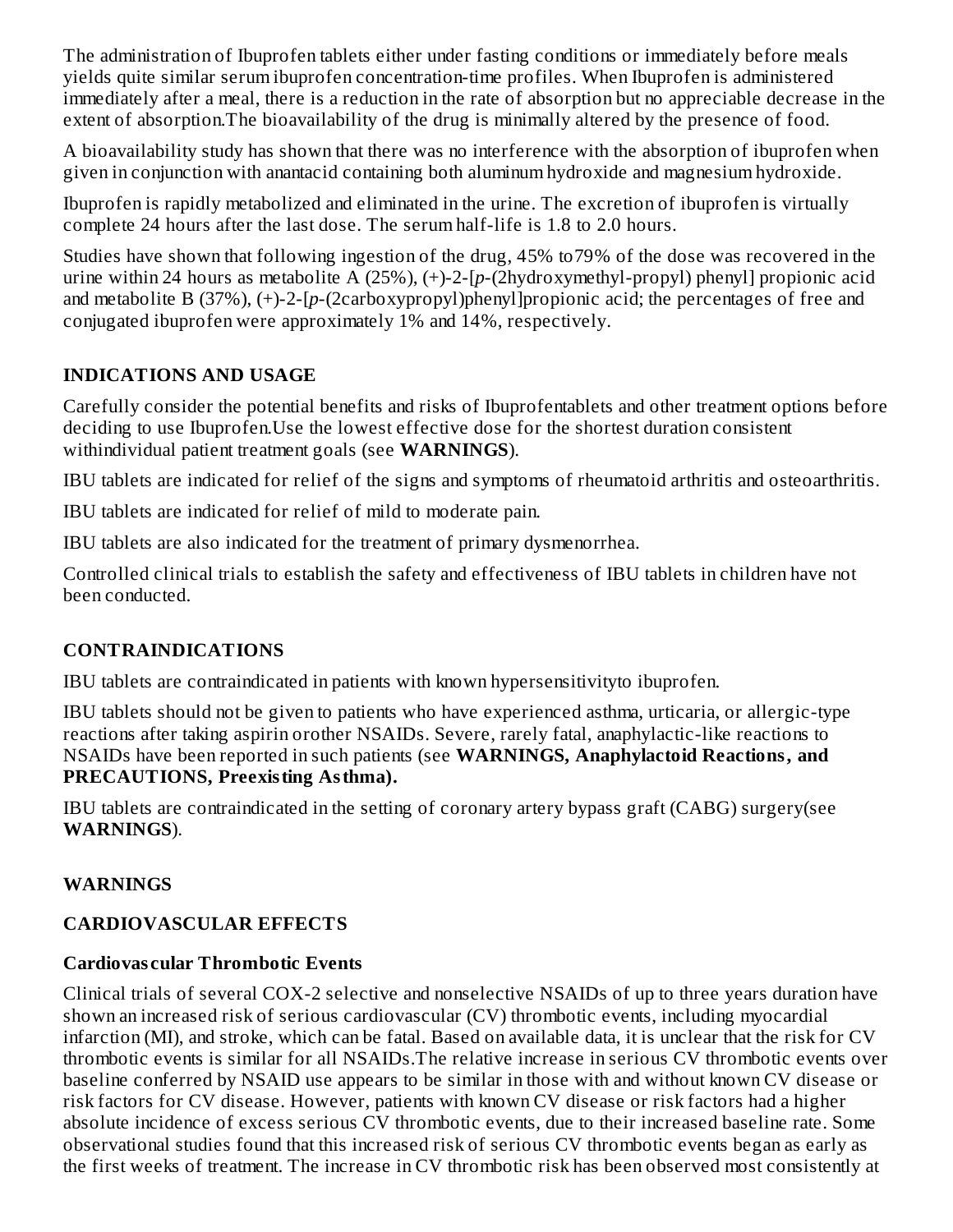higher doses.

To minimize the potential risk for an adverse CV event in NSAID-treated patients, use the lowest effective dose for the shortest duration possible. Physicians and patients should remain alert for the development of such events, throughout the entire treatment course, even in the absence of previous CV symptoms. Patients should be informed about the symptoms of serious CV events and the steps to take if they occur.

There is no consistent evidence that concurrent use of aspirin mitigates the increased risk of serious CV thrombotic events associated with NSAID use. The concurrent use of aspirin and an NSAID, such as ibuprofen, increases the risk of serious gastrointestinal (GI) events (see WARNINGS).

Status Post Coronary Bypass Graft (CABG) Surgery Two large, controlled clinical trials of a COX-2 selective NSAID for the treatment of pain in the first 10-14 days following CABG surgery found an increased incidence of myocardial infarction and stroke. NSAIDs are contraindicated in the setting of CABG (see CONTRAINDICATIONS).

Post-MI Patients Observational studies conducted in the Danish National Registry have demonstrated that patients treated with NSAIDs in the post-MI period were at increased risk of reinfarction, CVrelated death, and all-cause mortality beginning in the first week of treatment. In this same cohort, the incidence of death in the first year post MI was 20 per 100 person years in NSAID-treated patients compared to 12 per 100 person years in non-NSAID exposed patients. Although the absolute rate of death declined somewhat after the first year post-MI, the increased relative risk of death in NSAID users persisted over at least the next four years to follow-up.

Avoid the use of Ibuprofen in patients with a recent MI unless the benefits are expected to outweigh the risk of recurrent CV thrombotic events. If Ibuprofen is used in patients with a recent MI, monitor patients for signs of cardiac ischemia.

## **Hypertension**

NSAIDs including IBU tablets, can lead to onset of new hypertensionor worsening of preexisting hypertension, either of which maycontribute to the increased incidence of CV events. Patients takingthiazides or loop diuretics may have impaired response to these therapieswhen taking NSAIDs. NSAIDs, including IBU tablets, should beused with caution in patients with hypertension. Blood pressure (BP)should be monitored closely during the initiation of NSAID treatmentand throughout the course of therapy.

## **Heart Failure and Edema**

The Coxib and traditional NSAID Trialists' Collaboration meta-analysis of randomized controlled trails demonstrated an approximately two-fold increase in hospitalizations for heart failure in COX-2 selective-treated patients and nonselective NSAID-treated patients compared to placebo-treated patients. In a Danish National Registry study of patients with heart failure, NSAID use increased the risk of MI, hospitalization for heart failure, and death. Additionally, fluid retention and edema have been observed in some patients treated with NSAIDs. Use of ibuprofen may blunt the CV effects of several therapeutic agents used to treat these medical conditions [e.g., diuretics, ACE inhibitors, or angiotensin receptor blockers (ARBs)] [See DRUG INTERACTIONS]. Avoid the use of IBU tablets in patients with severe heart failure unless the benefits are expected to outweigh the risk of worsening heart failure. If IBU tablets is used in patients with severe heart failure, monitor patients for signs of worsening heart failure.

## **Gastrointestinal Effects - Risk of Ulceration, Bleeding, and Perforation**

NSAIDs, including IBU tablets, can cause serious gastrointestinal(GI) adverse events including inflammation, bleeding, ulceration, and perforation of the stomach, small intestine, or large intestine, which can be fatal. These serious adverse events can occur at any time, with or without warning symptoms, in patients treated with NSAIDs. Only one in five patients, who develop a serious upper GI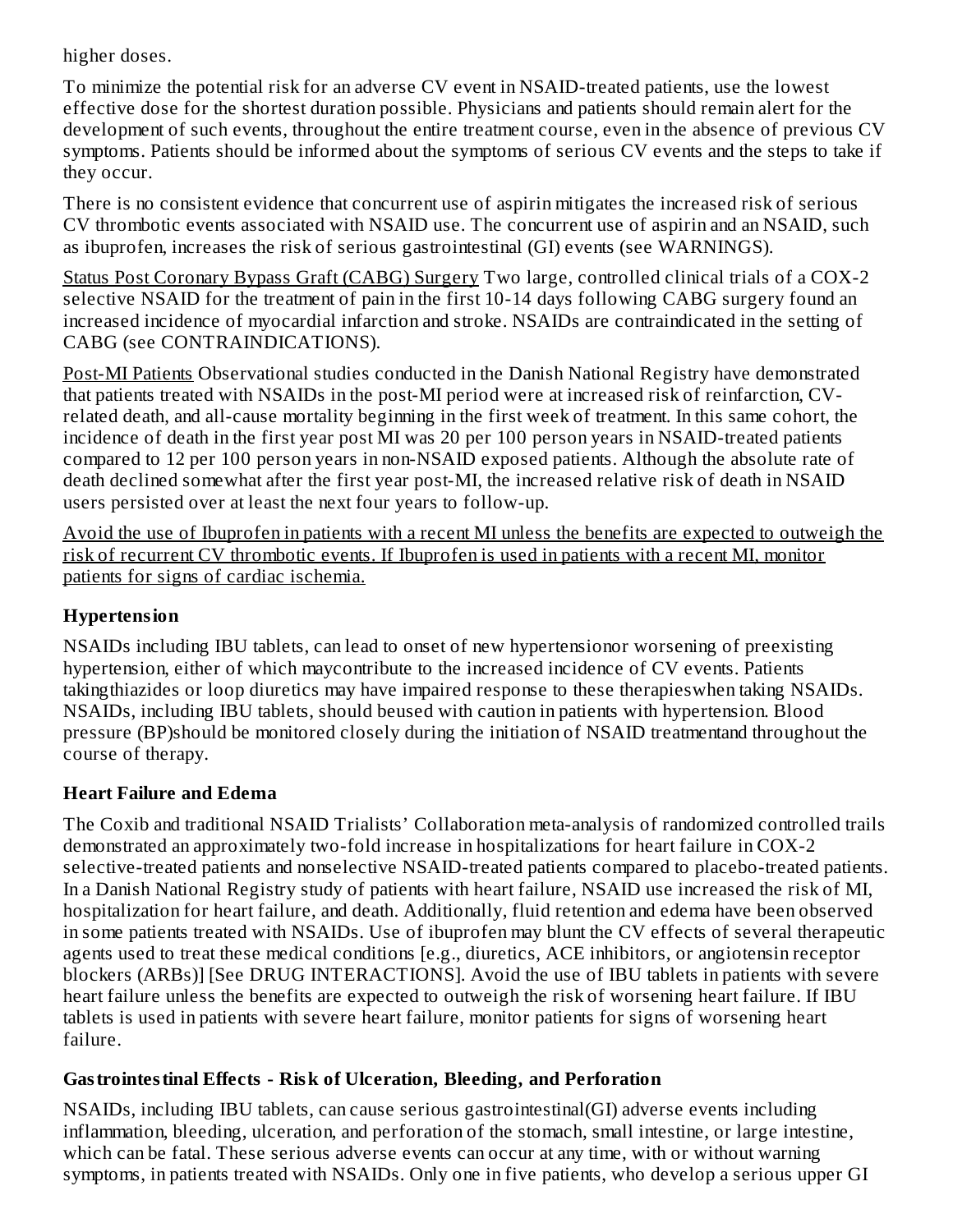adverse event on NSAID therapy, is symptomatic. Upper GI ulcers, gross bleeding, or perforation caused by NSAIDs occur in approximately 1% of patientstreated for 3-6 months, and in about 2-4% of patients treated for oneyear. These trends continue with longer duration of use, increasing the likelihood of developing a serious GI event at some time during the course of therapy. However, even short-term therapy is not without risk. NSAIDs should be prescribed with extreme caution in thosewith a prior history of ulcer disease or gastrointestinal bleeding.Patients with a prior history of peptic ulcer disease and/or gastrointestinal bleeding who use NSAIDs have a greater than 10-fold increased risk for developing a GI bleed compared to patients treatedwith neither of these risk factors. Other factors that increase the riskof GI bleeding in patients treated with NSAIDs include concomitant use of oral corticosteroids or anticoagulants, longer duration of NSAID therapy, smoking, use of alcohol, older age, and poor general health status. Most spontaneous reports of fatal GI events are in elderly or debilitated patients and therefore, special care should be taken in treating this population. To minimize the potential risk for an adverse GI event in patients treated with an NSAID, the lowest effective dose should be used for the shortest possible duration. Patients and physicians should remain alert for signs and symptoms of GIulcerations and bleeding during NSAID therapy and promptly initiate additional evaluation and treatment if a serious GI event is suspected.This should include discontinuation of the NSAID until a serious GI adverse event is ruled out. For high-risk patients, alternate therapies that do not involve NSAIDs should be considered.

## **Renal Effects**

Long-term administration of NSAIDs has resulted in renal papillary necrosis and other renal injury. Renal toxicity has also been seen in patients in whom renal prostaglandins have a compensatory role in the maintenance of renal perfusion. In these patients, administration of a NSAID may cause a dose dependent reduction in prostaglandin formation and, secondarily, in renal blood flow, which may precipitate overt renal decompensation. Patients at greatest riskof this reaction are those with impaired renal function, heart failure,liver dysfunction, those taking diuretics and ACE inhibitors, and the elderly. Discontinuation of NSAID therapy is usually followed by recovery to the pretreatment state.

#### **Advanced Renal Dis eas e**

No information is available from controlled clinical studies regarding the use of Ibuprofen tablets in patients with advanced renal disease.Therefore, treatment with IBU tablets is not recommended in these patients with advanced renal disease. If IBU tablet therapy must be initiated, close monitoring of the patients renal function is advisable.

#### **Anaphylactoid Reactions**

As with other NSAIDs, anaphylactoid reactions may occur inpatients without known prior exposure to IBU tablets. IBU tablets should not be given to patients with the aspirin triad. This symptom complex typically occurs in asthmatic patients who experience rhinitis with or without nasal polyps, or who exhibit severe, potentially fatal bronchospasm after taking aspirin or other NSAIDs (see **CONTRAINDICATIONS and PRECAUTIONS, Preexisting Asthma).**Emergency help should be sought in cases where an anaphylactoidreaction occurs.

#### **Skin Reactions**

NSAIDs, including IBU tablets, can cause serious skin adverse events such as exfoliative dermatitis, Stevens-Johnson Syndrome(SJS), and toxic epidermal necrolysis (TEN), which can be fatal.These serious events may occur without warning. Patients should be informed about the signs and symptoms of serious skin manifestations and use of the drug should be discontinued at the first appearance of skin rash or any other sign of hypersensitivity.

#### **Pregnancy**

In late pregnancy, as with other NSAIDs, IBU tablets should beavoided because it may cause premature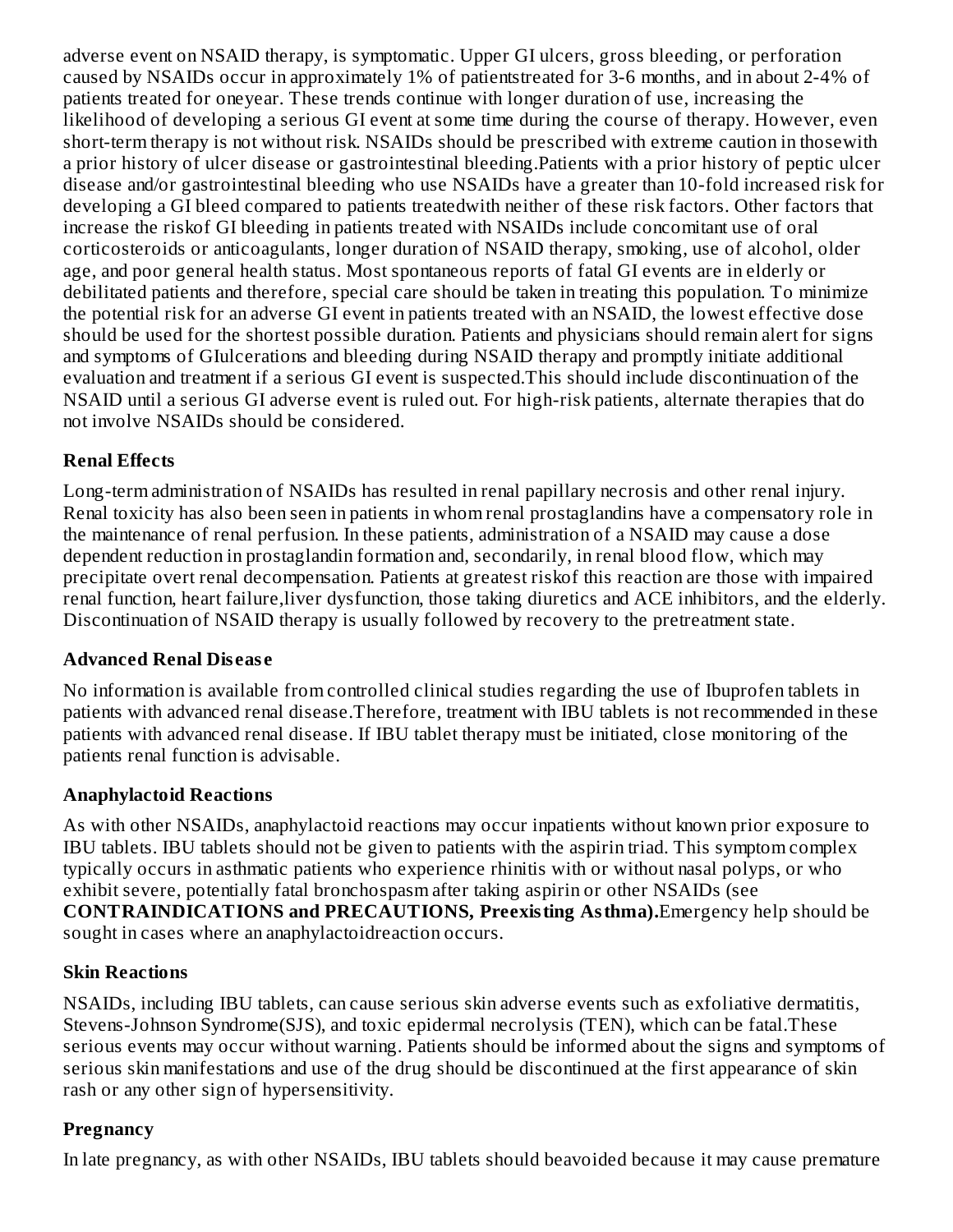closure of the ductus arteriosus.

## **PRECAUTIONS**

## **General**

IBU tablets cannot be expected to substitute for corticosteroids orto treat corticosteroid insufficiency. Abrupt discontinuation of corticosteroidsmay lead to disease exacerbation. Patients on prolongedcorticosteroid therapy should have their therapy tapered slowly if adecision is made to discontinue corticosteroids.

The pharmacological activity of IBU tablets in reducing fever andinflammation may diminish the utility of these diagnostic signs indetecting complications of presumed noninfectious, painful conditions.

## **Hepatic effects**

Borderline elevations of one or more liver tests may occur in upto 15% of patients taking NSAIDs, including IBU tablets. These laboratoryabnormalities may progress, may remain unchanged, or maybe transient with continuing therapy. Notable elevations of ALT orAST (approximately three or more times the upper limit of normal)have been reported in approximately 1% of patients in clinical trialswith NSAIDs. In addition, rare cases of severe hepatic reactions,including jaundice, fulminant hepatitis, liver necrosis, and hepaticfailure, some of them with fatal outcomes have been reported. Apatient with symptoms and/or signs suggesting liver dysfunction, orwith abnormal liver test values, should be evaluated for evidence ofthe development of a more severe hepatic reaction while on therapywith IBU tablets. If clinical signs and symptoms consistent with liverdisease develop, or if systemic manifestations occur (e.g.,eosinophilia, rash, etc.), IBU tablets should be discontinued.

## **Hematological effects**

Anemia is sometimes seen in patients receiving NSAIDs, includingIBU tablets. This may be due to fluid retention, occult or gross GIblood loss, or an incompletely described effect upon erythropoiesis.Patients on long-term treatment with NSAIDs, including IBU tablets,should have their hemoglobin or hematocrit checked if they exhibitany signs or symptoms of anemia.

In two postmarketing clinical studies the incidence of a decreasedhemoglobin level was greater than previously reported. Decrease inhemoglobin of 1 gram or more was observed in 17.1% of 193patients on 1600 mg ibuprofen daily (osteoarthritis), and in 22.8% of189 patients taking 2400 mg of ibuprofen daily (rheumatoid arthritis).Positive stool occult blood tests and elevated serum creatinine levelswere also observed in these studies.

NSAIDs inhibit platelet aggregation and have been shown to prolongbleeding time in some patients. Unlike aspirin, their effect onplatelet function is quantitatively less, of shorter duration, and reversible.

Patients receiving IBU tablets who may be adversely affected byalterations in platelet function, such as those with coagulation disordersor patients receiving anticoagulants should be carefully monitored.

## **Preexisting asthma**

Patients with asthma may have aspirin-sensitive asthma. The useof aspirin in patients with aspirinsensitive asthma has been associatedwith severe bronchospasm, which can be fatal. Since cross reactivity,including bronchospasm, between aspirin and NSAIDs hasbeen reported in such aspirinsensitive patients, IBU tablets shouldnot be administered to patients with this form of aspirin sensitivityand should be used with caution in patients with preexisting asthma.

## **Ophthalmological effects.**

Blurred and/or diminished vision, scotomata, and/or changes incolor vision have been reported. If a patient develops such complaintswhile receiving IBU tablets, the drug should be discontinued, and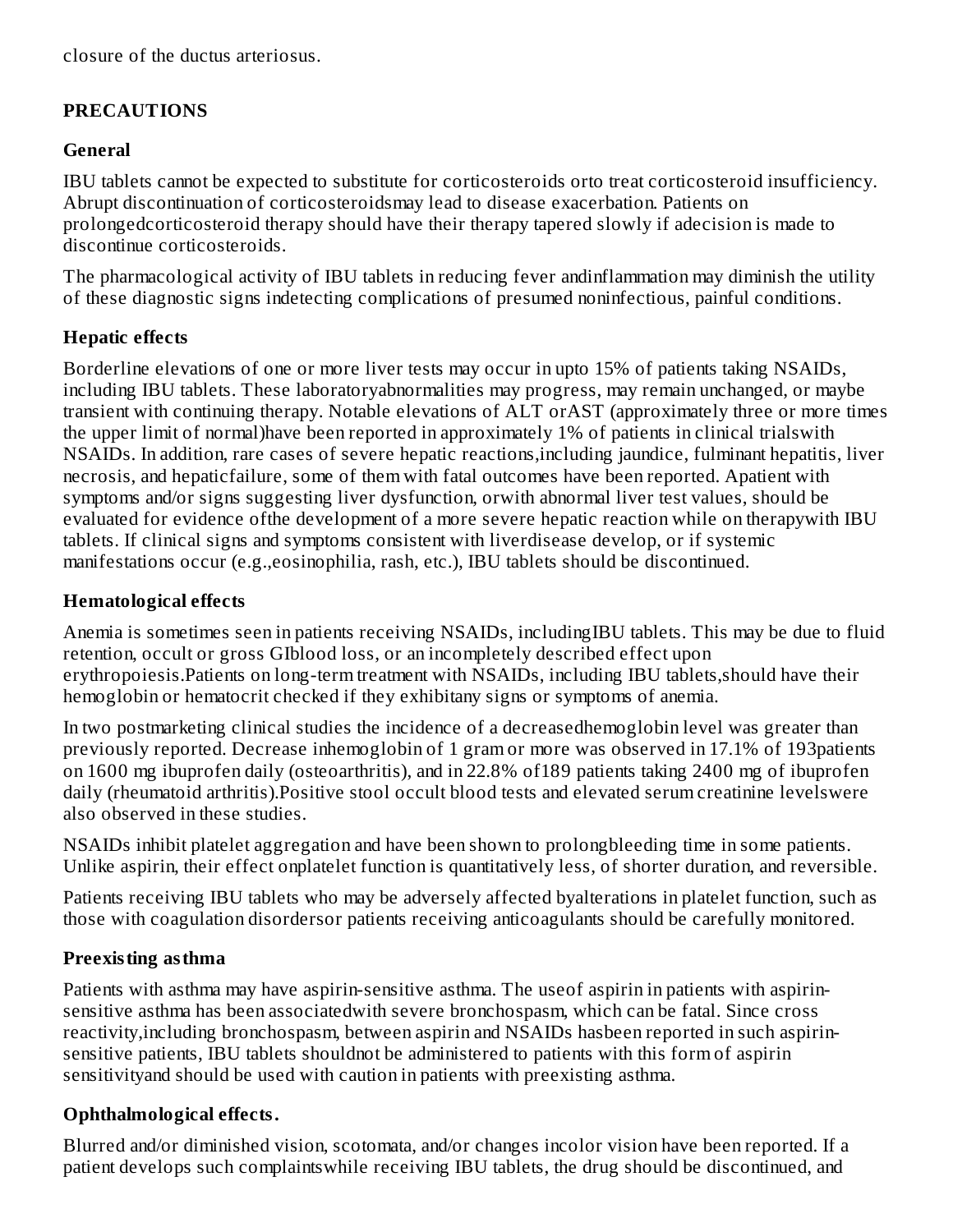thepatient should have an ophthalmologic examination which includescentral visual fields and color vision testing.

## **As eptic Meningitis**

Aseptic meningitis with fever and coma has been observed on rareoccasions in patients on ibuprofen therapy. Although it is probablymore likely to occur in patients with systemic lupus erythematosusand related connective tissue diseases, it has been reported inpatients who do not have an underlying chronic disease. If signs orsymptoms of meningitis develop in a patient on IBU tablets, the possibilityof its being related to IBU tablets should be considered.

## **Information for Patients**

Patients should be informed of the following information beforeinitiating therapy with an NSAID and periodically during the course ofongoing therapy. Patients should also be encouraged to read theNSAID Medication Guide that accompanies each prescription dispensed

• Cardiovascular Thrombotic Events: Advise patients to be alert for the symptoms of cardiovascular thrombotic events, including chest pain, shortness of breath, weakness, or slurring of speech, and to report any of these symptoms to their health care provider immediately [see WARNINGS].

• IBU tablets, like other NSAIDs, can cause GI discomfort and, rarely,serious GI side effects, such as ulcers and bleeding, which mayresult in hospitalization and even death. Although serious GI tractulcerations and bleeding can occur without warning symptoms,patients should be alert for the signs and symptoms of ulcerationsand bleeding, and should ask for medical advice when observingany indicative signs or symptoms including epigastric pain, dyspepsia,melena, and hematemesis. Patients should be apprised of theimportance of this follow-up (see **WARNINGS,Gastrointestinal Effects-Risk of Ulceration, Bleeding and Perforation).**

• IBU tablets, like other NSAIDs, can cause serious skin side effectssuch as exfoliative dermatitis, SJS and TEN, which may result inhospitalization and even death. Although serious skin reactions mayoccur without warning, patients should be alert for the signs andsymptoms of skin rash and blisters, fever, or other signs of hypersensitivitysuch as itching, and should ask for medical advice whenobserving any indicative sign or symptoms. Patients should beadvised to stop the drug immediately if they develop any type ofrash and contact their physicians as soon as possible.

• Heart Failure and Edema: Advise patients to be alert for the symptoms of congestive heart failure including shortness of breath, unexplained weight gain, or edema and to contact their healthcare provider if such symptoms occur [see WARNINGS].

• Patients should be informed of the warning signs and symptoms ofhepatotoxicity (e.g., nausea, fatigue, lethargy, pruritus, jaundice,right upper quadrant tenderness and "flu-like" symptoms). If theseoccur, patients should be instructed to stop therapy and seek immediatemedical therapy.

• Patients should be informed of the signs of an anaphylactoid reaction(e.g. difficulty breathing, swelling of the face or throat). If theseoccur, patients should be instructed to seek immediate emergencyhelp (see **WARNINGS)**.

• In late pregnancy, as with other NSAIDs, IBU tablets should beavoided because it may cause premature closure of the ductus arteriosus.

# **Laboratory Tests**

Because serious GI tract ulcerations and bleeding can occur withoutwarning symptoms, physicians should monitor for signs orsymptoms of GI bleeding. Patients on long-term treatment withNSAIDs should have their CBC and chemistry profile checked periodically.If clinical signs and symptoms consistent with liver or renaldisease develop, systemic manifestations occur (e.g., eosinophilia,rash etc.), or abnormal liver tests persist or worsen, IBU tabletsshould be discontinued.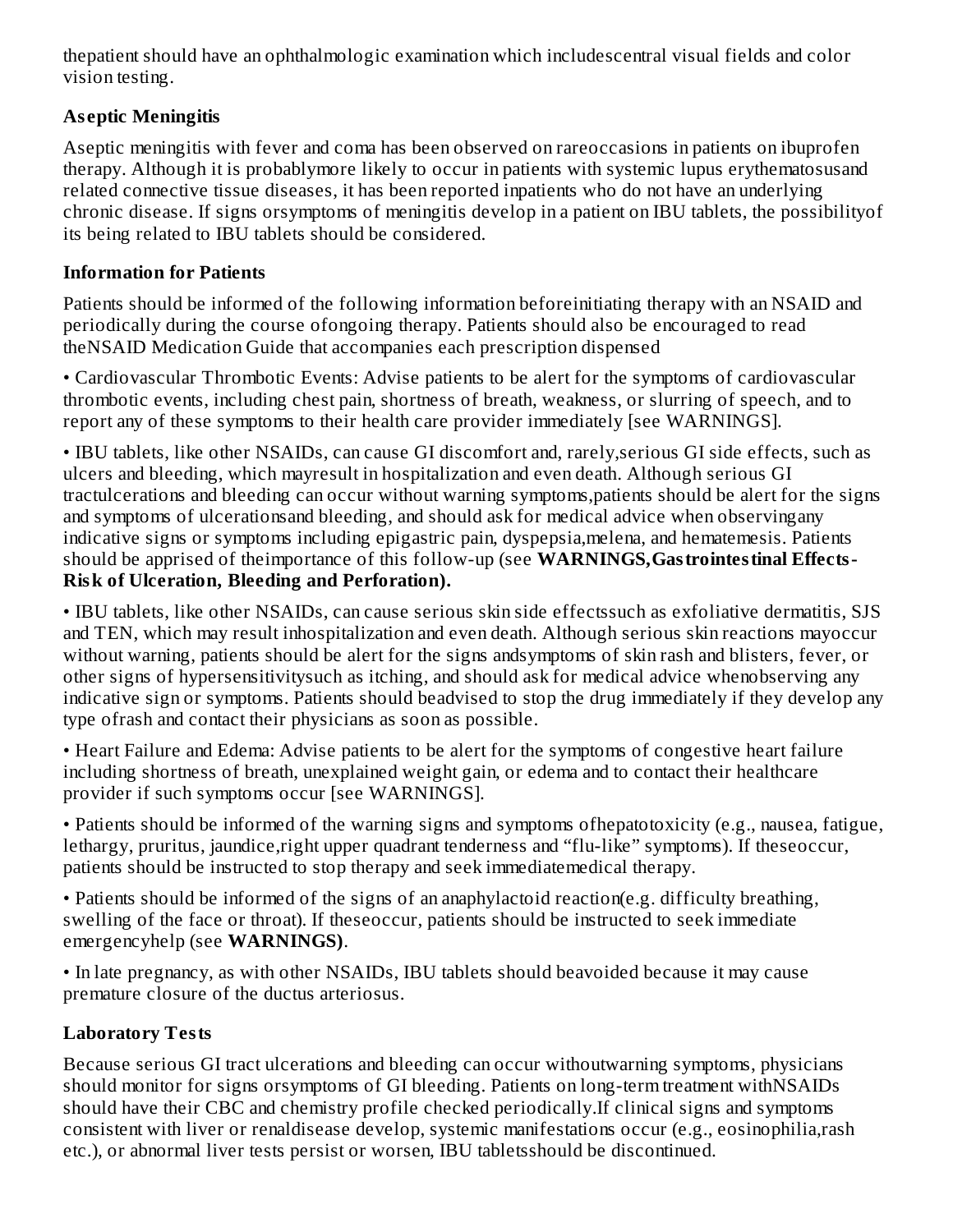## **Drug Interactions**

**ACE-inhibitors:**Reports suggest that NSAIDs may diminish the antihypertensiveeffect of ACEinhibitors. This interaction should be given considerationin patients taking NSAIDs concomitantly with ACE-inhibitors.

## **Aspirin**:

Pharmacodynamic studies have demonstrated interference with the antiplatelet activity of aspirin when ibuprofen 400 mg, given three times daily, is administered with enteric<sup>[]</sup> coated low-dose aspirin. The interaction exists even following a once-daily regimen of ibuprofen 400 mg, particularly when ibuprofen is dosed prior to aspirin. The interaction is alleviated if immediate-release low-dose aspirin is dosed at least 2 hours prior to a once<sup>[]</sup> daily regimen of ibuprofen; however, this finding cannot be extended to enteric-coated low-dose aspirin [see Clinical Pharmacology/Pharmacodynamics].

Because there may be an increased risk of cardiovascular events due to the interference of ibuprofen with the antiplatelet effect of aspirin, for patients taking low-dose aspirin for cardio protection who require analgesics, consider use of an NSAID that does not interfere with the antiplatelet effect of aspirin, or non-NSAID analgesics, where appropriate.

When IBU tablets are administered with aspirin, its protein bindingis reduced, although the clearance of free IBU tablets is notaltered. The clinical significance of this interaction is not known; however,as with other NSAIDs, concomitant administration of ibuprofenand aspirin is not generally recommended because of the potential forincreased adverse effects.

## **Diuretics**

Clinical studies, as well as post marketing observations, haveshown that Ibuprofen tablets can reduce the natriuretic effect-offurosemide and thiazides in some patients. This response has beenattributed to inhibition of renal prostaglandin synthesis. During concomitanttherapy with NSAIDs, the patient should be observed closelyfor signs of renal failure (see PRECAUTIONS, Renal Effects), aswell as to assure diuretic efficacy.

## **Lithium**

Ibuprofen produced an elevation of plasma lithium levels and areduction in renal lithium clearance in a study of eleven normal volunteers.The mean minimum lithium concentration increased 15%and the renal clearance of lithium was decreased by 19% during thisperiod of concomitant drug administration.This effect has been attributed to inhibition of renal prostaglandinsynthesis by ibuprofen. Thus, when ibuprofen and lithium are administeredconcurrently, subjects should be observed carefully for signsof lithium toxicity. (Read circulars for lithium preparation before useof such concurrent therapy.)

## **Methotrexate**

NSAIDs have been reported to competitively inhibit methotrexateaccumulation in rabbit kidney slices. This may indicate that they couldenhance the toxicity of methotrexate. Caution should be used whenNSAIDs are administered concomitantly with methotrexate.

## **Warfarin-type anticoagulants**

Several short-term controlled studies failed to show that Ibuprofentablets significantly affected prothrombin times or a variety of otherclotting factors when administered to individuals on coumarintypeanticoagulants. However, because bleeding has been reported whenIBU tablets and other NSAIDs have been administered to patients oncoumarin-type anticoagulants, the physician should be cautiouswhen administering IBU tablets to patients on anticoagulants. Theeffects of warfarin and NSAIDs on GI bleeding are synergistic, suchthat the users of both drugs together have a risk of serious GI bleedinghigher than users of either drug alone.

## **H-2 Antagonists**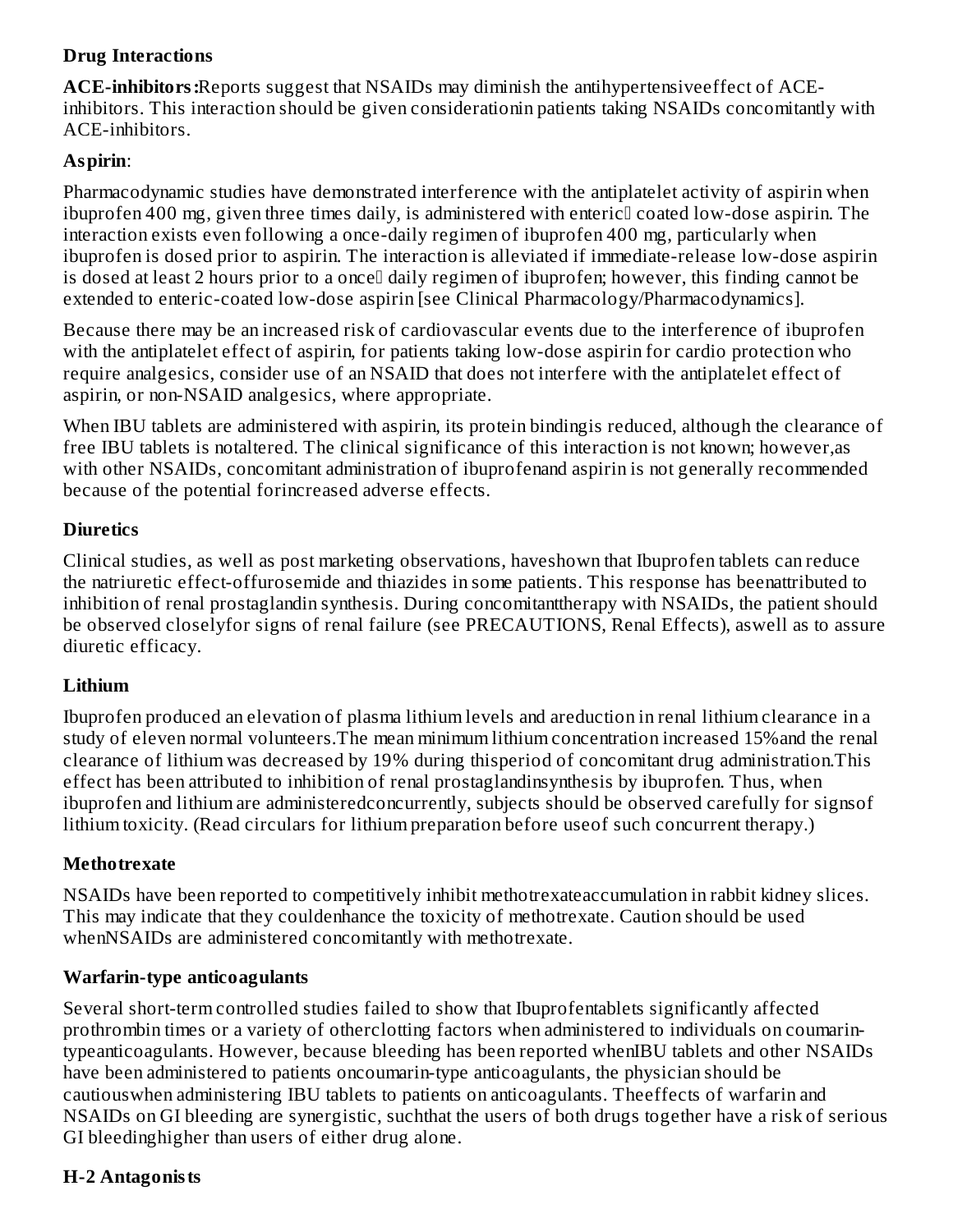In studies with human volunteers, co-administration of cimetidineor ranitidine with ibuprofen had no substantive effect on ibuprofenserum concentrations.

## **Pregnancy**

#### **Teratogenic effects: Pregnancy Category C**

Reproductive studies conducted in rats and rabbits have notdemonstrated evidence of developmental abnormalities. However,animal reproduction studies are not always predictive of humanresponse. There are no adequate and well-controlled studies in pregnantwomen. Ibuprofen should be used in pregnancy only if thepotential benefit justifies the potential risk to the fetus.

#### **Nonteratogenic effects**

Because of the known effects of NSAIDs on the fetal cardiovascularsystem (closure of ductus arteriosus), use during late pregnancyshould be avoided.

#### **Labor and Delivery**

In rat studies with NSAIDs, as with other drugs known to inhibitprostaglandin synthesis, an increased incidence of dystocia, delayedparturition, and decreased pup survival occurred. The effects of IBUtablets on labor and delivery in pregnant women are unknown.

## **Nursing Mothers**

It is not known whether this drug is excreted in human milk.Because many drugs are excreted in humanmilk and because of thepotential for serious adverse reactions in nursing infants from IBUtablets, a decision should be made whether to discontinue nursing ordiscontinue the drug, taking into account the importance of the drugto the mother.

#### **Pediatric Us e**

Safety and effectiveness of IBU tablets in pediatric patients havenot been established.

#### **Geriatric Us e**

As with any NSAIDs, caution should be exercised in treating theelderly (65 years and older).

## **ADVERSE REACTIONS**

The most frequent type of adverse reaction occurring withIbuprofen tablets is gastrointestinal. In controlled clinical trials thepercentage of patients reporting one or more gastrointestinal complaintsranged from 4% to 16%.

In controlled studies when Ibuprofen tablets were compared toaspirin and indomethacin in equally effective doses, the overall incidenceof gastrointestinal complaints was about half that seen in eitherthe aspirin- or indomethacin-treated patients.

Adverse reactions observed during controlled clinical trials at anincidence greater than 1% are listed in the table. Those reactions listedin Column one encompass observations in approximately 3,000patients. More than 500 of these patients were treated for periods ofat least 54 weeks.

Still other reactions occurring less frequently than 1 in 100 werereported in controlled clinical trials and from marketing experience.These reactions have been divided into two categories: Column twoof the table lists reactions with therapy with Ibuprofen tablets wherethe probability of a causal relationship exists: for the reactions inColumn three, a causal relationship with Ibuprofen tablets has notbeen established.

Reported side effects were higher at doses of 3200 mg/day thanat doses of 2400 mg or less per day in clinical trials of patients withrheumatoid arthritis. The increases in incidence were slight and stillwithin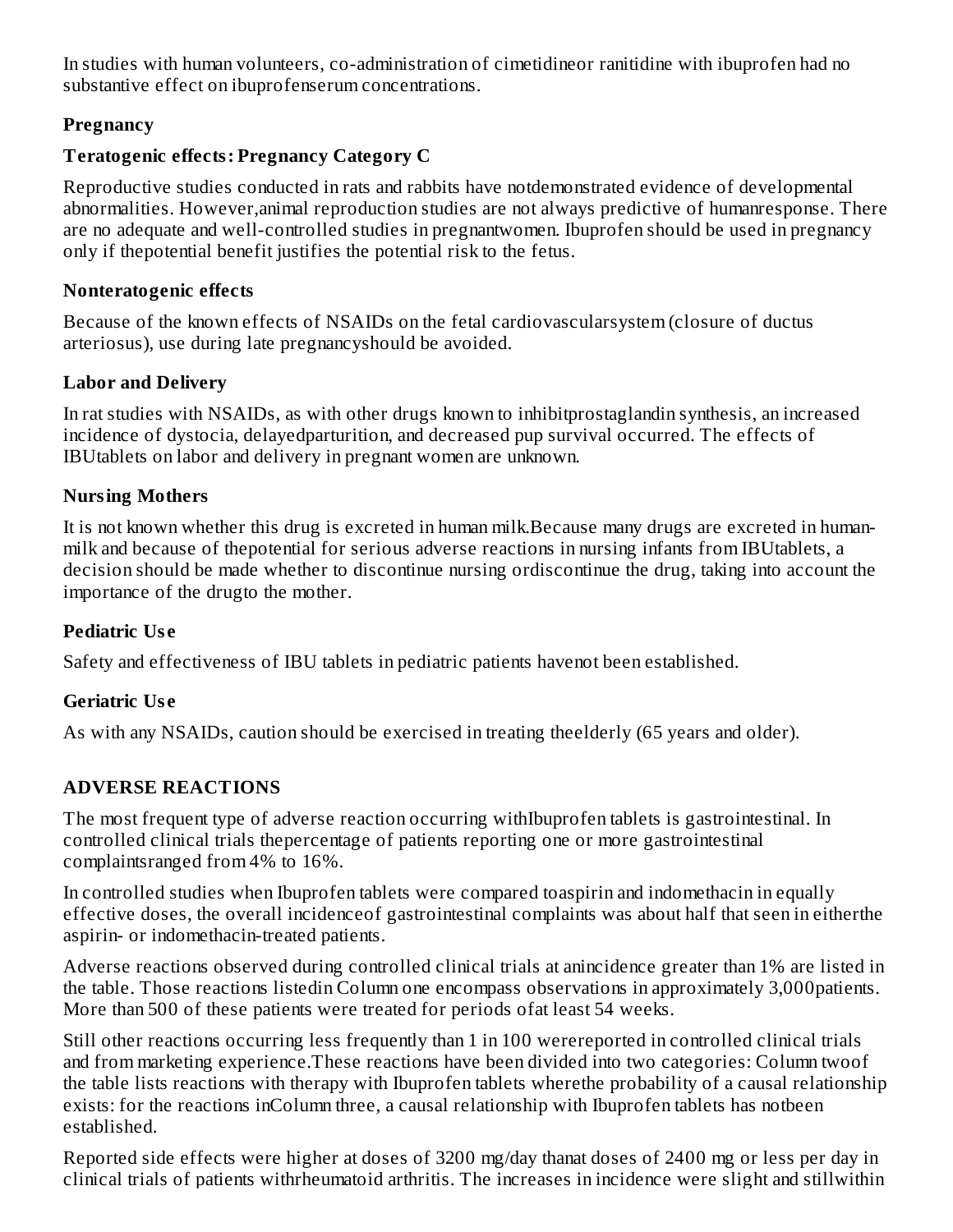| Incidence Greater than 1% (but less than 3%)<br>Probable Causal Relationship*                                                                                                                                                  | Precise Incidence Unknown (but less than 1%)<br>Probable Causal Relationship**                                                                                                                                        | Precise Incidence Unknown (but less than 1%)<br>Causal Relationship Unknown**             |
|--------------------------------------------------------------------------------------------------------------------------------------------------------------------------------------------------------------------------------|-----------------------------------------------------------------------------------------------------------------------------------------------------------------------------------------------------------------------|-------------------------------------------------------------------------------------------|
| <b>GASTROINTESTINAL</b><br>Nausea*, epigastric pain*, heartburn*, diarrhea, abdominal distress,<br>nausea and vomiting, indigestion, constipation, abdominal cramps<br>or Pain, fullness of GI tract (bloating and flatulence) | Gastric or duodenal ulcer with bleeding and/or perforation, gastroin-<br>testinal hemorrhage, melena, gastritis, hepatitis, jaundice, abnormal<br>liver function tests; pancreatitis                                  |                                                                                           |
| <b>CENTRAL NERVOUS SYSTEM</b><br>Dizziness*, headache, nervousness                                                                                                                                                             | Depression, insomnia, confusion, emotional liability, somnolence,<br>aseptic meningitis with fever and coma (see PRECAUTIONS)                                                                                         | Paresthesias, hallucinations, dream abnormalities, pseudotumor<br>cerebri                 |
| <b>DERMATOLOGIC</b><br>Rash*, (including maculopapular type), pruritus                                                                                                                                                         | Vesiculobullous eruptions, urticaria, erythema multiforme, Stevens-<br>Johnson syndrome, alopecia                                                                                                                     | Toxic epidermal necrolysis, photoallergic skin reactions                                  |
| <b>SPECIAL SENSES</b><br>Tinnitus                                                                                                                                                                                              | Hearing loss, amblyopia (blurred and/or diminished vision, sco-<br>tomata and/or changes in color vision) (see PRECAUTIONS)                                                                                           | Conjunctivitis, diplopia, optic neuritis, cataracts                                       |
| <b>HEMATOLOGIC</b>                                                                                                                                                                                                             | Neutropenia.agranulocytosis, aplastic anemia, hemolytic anemia<br>(sometimes Coombs positive), thrombocytopenia with or without<br>purpura, eosinophilia, decreases in hemoglobin and hematocrit (see<br>PRECAUTIONS) | Bleeding episodes (eg epistaxis, menomhagia)                                              |
| <b>METABOLIC/ENDOCRINE</b><br>Decreased appetite                                                                                                                                                                               |                                                                                                                                                                                                                       | Gynecomastia, hypoglycemic reaction, acidosis                                             |
| CARDIOVASCULAR<br>Edema, fluid retention (generally responds promptly to drug discon-<br>tinuation) (see PRECAUTIONS)                                                                                                          | Congestive heart failure in patients with marginal cardiac function,<br>elevate blood pressure, palpitations                                                                                                          | Arrhythmias (sinus tachycardia, sinus bradycardia)                                        |
| <b>ALLERGIC</b>                                                                                                                                                                                                                | Syndrome of abdominal pain, fever, chills, nausea and vomiting;<br>anaphylaxis: bronchospasm (see CONTRAINDICATIONS)                                                                                                  | Serum sickness, lupus erythematosus syndrome. Henoch-<br>Schonlein vasculitis, angioedema |
| <b>RENAL</b>                                                                                                                                                                                                                   | Acute renal failure (see PRECAUTIONS), decreased creatinine clear-<br>ance, poliuria, azotemia, cystitis, Hematuria                                                                                                   | Renal papillary necrosis                                                                  |
| <b>MISCELLANEOUS</b>                                                                                                                                                                                                           | Dry eyes and mouth, gingival ulcer, rhinitis                                                                                                                                                                          |                                                                                           |

\* Reactions occurring in 3% to 9% of patients treated with IBU. (Those reactions occurring in less than 3% of the patients are unmarked.)<br>\*\* Reactions are classified under "Probable Causal Relationship (PCR)" if there has

"Causal Relationship Unknown" if seven or more events have been reported but the criteria for PCR have not been met.

## **OVERDOSAGE**

Approximately 11⁄2 hours after the reported ingestion of from 7 to10 Ibuprofen tablets (400 mg), a 19 month old child weighing 12 kgwas seen in the hospital emergency room, apneic and cyanotic,responding only to painful stimuli. This type of stimulus, however,was sufficient to induce respiration. Oxygen and parenteral fluidswere given; a greenish-yellow fluid was aspirated from the stomachwith no evidence to indicate the presence of ibuprofen. Two hoursafter ingestion the child's condition seemed stable; she still respondedonly to painful stimuli and continued to have periods of apnea lastingfrom 5 to 10 seconds. She was admitted to intensive care andsodium bicarbonate was administered as well as infusions of dextroseand normal saline. By four hours post-ingestion she could bearoused easily, sit by herself and respond to spoken commands.Blood level of ibuprofen was 102.9 μg/mL approximately 81⁄2 hoursafter accidental ingestion. At 12 hours she appeared to be completelyrecovered.

In two other reported cases where children (each weighingapproximately 10 kg) accidentally, acutely ingested approximately120 mg/kg, there were no signs of acute intoxication or late sequelae.Blood level in one child 90 minutes after ingestion was 700 μg/mL —about 10 times the peak levels seen in absorption-excretion studies.A 19-year old male who had taken 8,000 mg of ibuprofen over aperiod of a few hours complained of dizziness, and nystagmus wasnoted. After hospitalization, parenteral hydration and three days bedrest, he recovered with no reported sequelae.

In cases of acute overdosage, the stomach should be emptied byvomiting or lavage, though little drug will likely be recovered if morethan an hour has elapsed since ingestion. Because the drug is acidicand is excreted in the urine, it is theoretically beneficial to administeralkali and induce diuresis. In addition to supportive measures, the useof oral activated charcoal may help to reduce the absorption andreabsorption of Ibuprofen tablets.

#### **DOSAGE AND ADMINISTRATION**

Carefully consider the potential benefits and risks of IBU tabletsand other treatment options before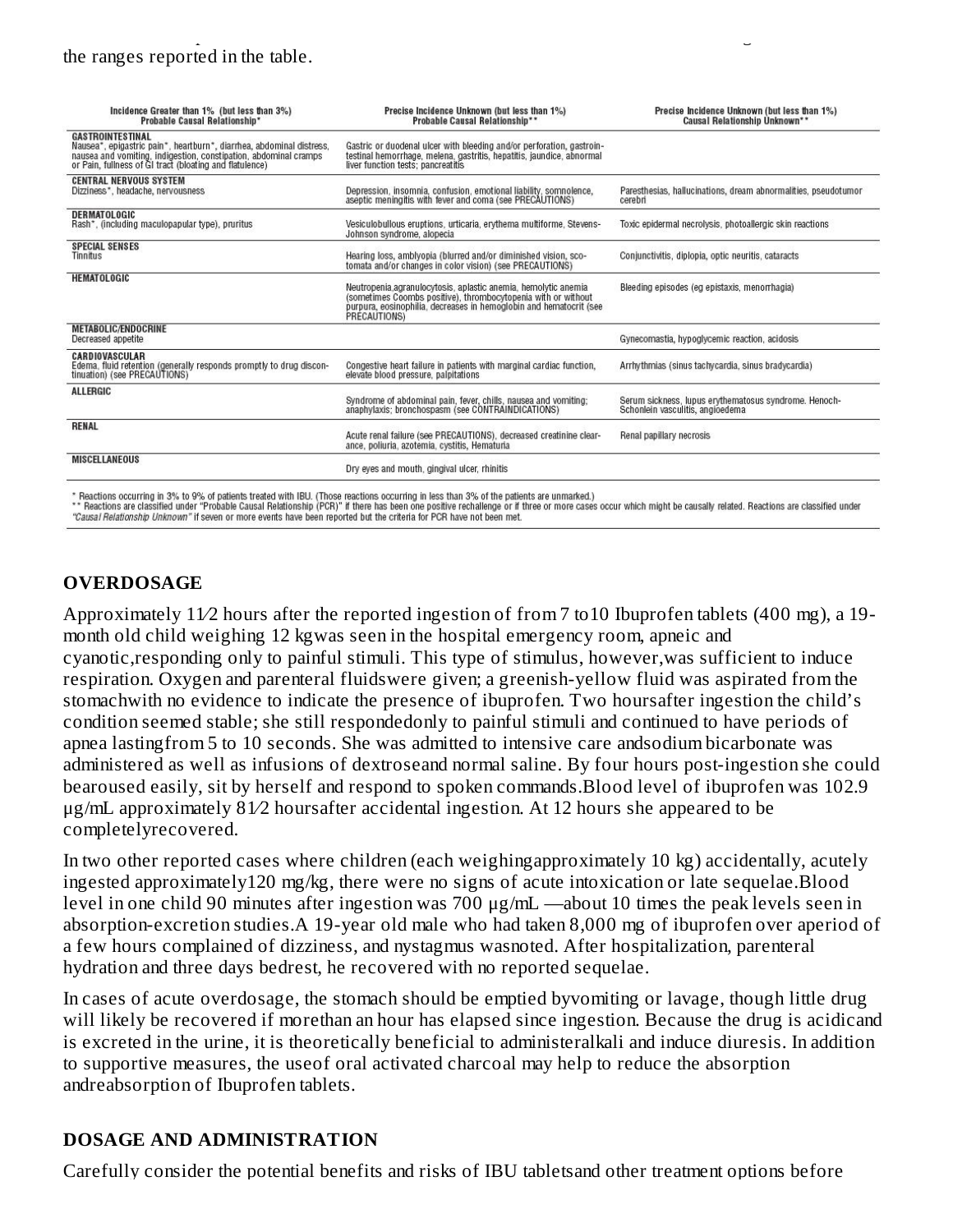deciding to use IBU tablets. Usethe lowest effective dose for the shortest duration consistent withindividual patient treatment goals (see WARNINGS).

After observing the response to initial therapy with IBU tablets, thedose and frequency should be adjusted to suit an individual patient'sneeds.Do not exceed 3200 mg total daily dose. If gastrointestinal complaintsoccur, administer IBU tablets with meals or milk.

#### **Rheumatoid arthritis and osteoarthritis, including flare-ups ofchronic dis eas e:**

Suggested Dosage: 1200 mg-3200 mg daily (400 mg, 600 mg or800 mg tid or qid). Individual patients may show a better responseto 3200 mg daily, as compared with 2400 mg, although in wellcontrolledclinical trials patients on 3200 mg did not show a better meanresponse in terms of efficacy. Therefore, when treating patients with3200 mg/day, the physician should observe sufficient increased clinicalbenefits to offset potential increased risk.The dose should be tailored to each patient, and may be loweredor raised depending on the severity of symptoms either at time of initiatingdrug therapy or as the patient responds or fails to respond.In general, patients with rheumatoid arthritis seem to require higherdoses of IBU tablets than do patients with osteoarthritis.

The smallest dose of IBU tablets that yields acceptable controlshould be employed. A linear blood level dose-response relationshipexists with single doses up to 800 mg (See CLINICAL PHARMACOLOGYfor effects of food on rate of absorption).

The availability of three tablet strengths facilitates dosage adjustment.In chronic conditions, a therapeutic response to therapy with IBU tablets is sometimes seen in a few days to a week but most often isobserved by two weeks. After a satisfactory response has beenachieved, the patient's dose should be reviewed and adjusted asrequired.

#### **Mild to moderate pain:**

400 mg every 4 to 6 hours as necessaryfor relief of pain.In controlled analgesic clinical trials, doses of Ibuprofen tabletsgreater than 400 mg were no more effective than the 400 mg dose.

#### **Dysmenorrhea:**

For the treatment of dysmenorrhea, beginningwith the earliest onset of such pain, IBU tablets should be given in adose of 400 mg every 4 hours as necessary for the relief of pain.

## **HOW SUPPLIED**

IBU tablets are available in the following strengths, colors and sizes:

400 mg (white, oval, debossed 4I)

Unit Dose Box of 100 NDC 0904-5853-61

Bottle of 100 Tablets NDC 0904-5853-60

Bottle of 500 Tablets NDC 0904-5853-40

600 mg (white, caplet, debossed 6I)

Unit Dose Box of 100 NDC 0904-5854-61

Bottle of 100 Tablets NDC 0904-5854-60

Bottle of 500 Tablets NDC 0904-5854-40

800 mg (white, caplet, debossed 8I)

Unit Dose Box of 100 NDC 0904-5855-61

Bottle of 100 Tablets NDC 0904-5855-60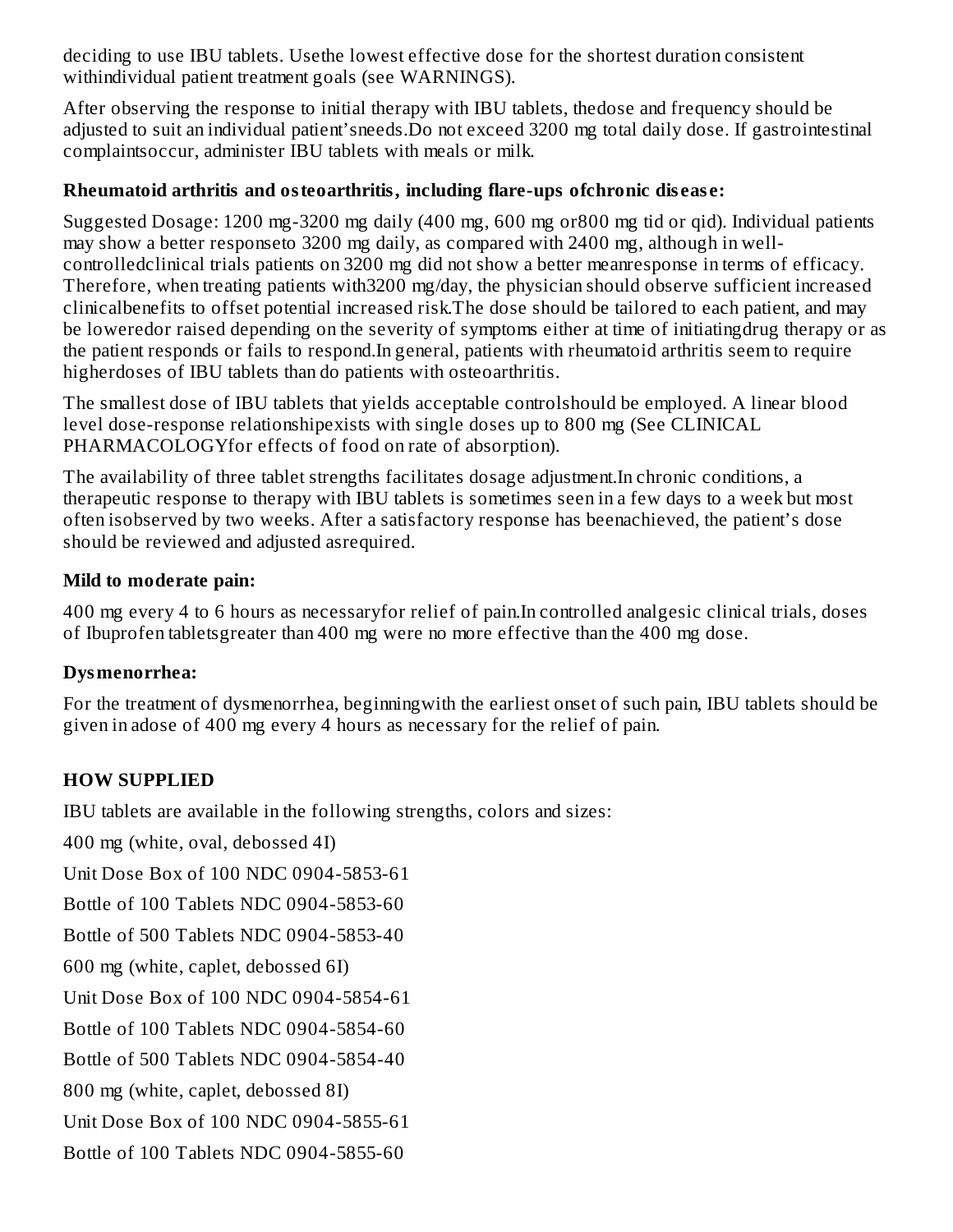Bottle of 500 Tablets NDC 0904-5855-40

Store at room temperature. Avoid excessive heat 40°C (104°F).

Manufactured by:

## **Dr. Reddy's Laboratories Louisiana, LLC**

Shreveport, LA 71106 USA

**Distributed By:**

# **MAJOR® PHARMACEUTICALS**

17177 N Laurel Park Dr., Suite 233 Livonia, MI 48152 Revised: April 2019

# **MEDICATION GUIDE**

**Medication Guide forNon-Steroidal Anti-Inflammatory Drugs (NSAIDs)**

**What it the most important information I should know about medicines called Non-Steroidal Anti-Inflammatory Drugs (NSAIDs)?**

**NSAIDs can caus e s erious side effects, including:**

• **Increas ed risk of a heart attack or stroke that can lead to death.** This risk may happen early in treatment and may increase:

° with increasing doses of NSAIDs

° with longer use of NSAIDs

**Do not take NSAIDs right before or after a heart surgery called a "coronary artery bypass graft (CABG)."**

**Avoid taking NSAIDs after a recent heart attack, unless your healthcare provider tells you to.** You may have an increased risk of another heart attack if you take NSAIDs after a recent heart **attack.**

**•Increas ed risk of bleeding, ulcers, and tears (perforation) of the esophagus (tube leading from the mouth to the stomach), stomach and intestines:**

° anytime during use

° without warning symptoms

° that may cause death

# **The risk of getting an ulcer or bleeding increas es with:**

° past history of stomach ulcers, or stomach or intestinal bleeding with use of NSAIDs

- ° taking medicines called "corticosteroids", "anticoagulants", "SSRIs", or "SNRIs"
- ° increasing use of NSAIDs
- ° longer use of NSAIDs
- ° smoking
- ° drinking alcohol
- ° older age
- ° poor health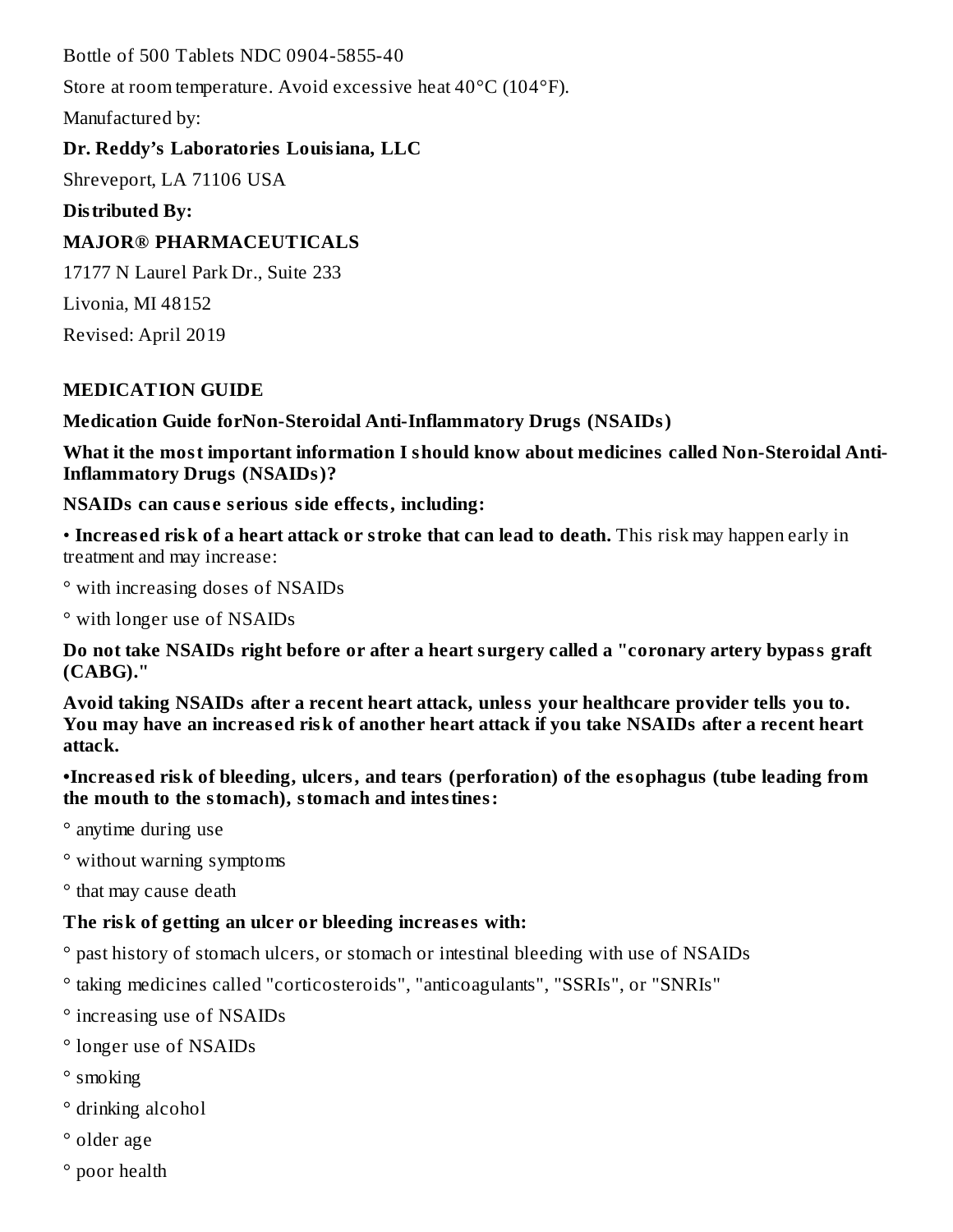#### ° advanced liver disease

° bleeding problems

# **NSAIDs should only be us ed**:

- ° exactly as prescribed
- ° at the lowest dose possible for your treatment
- ° for the shortest time needed

# **What are NSAIDs?**

NSAIDs are used to treat pain and redness, swelling, and heat (inflammation) from medical conditions such as different types of arthritis, menstrual cramps, and other types of short-term pain.

## **Who should not NSAIDs?**

## **Do not take NSAIDs:**

- if you had an asthma attack, hives, or other allergic reaction with aspirin or any other NSAIDs
- right before or after heart bypass surgery

## **Before taking NSAIDs, tell your healthcare provider about all your medical conditions, including if you:**

- have liver or kidney problems
- have high blood pressure
- have asthma

• are pregnant or plan to become pregnant. Talk to your healthcare provider if you are considering taking NSAIDs during pregnancy. **You should not take NSAIDs after 29 weeks or pregnancy.**

• are breastfeeding or plan to breast feed

**Tell your healthcare provider about all of the medicines you take, including pres cription or overthe-counter medicines, vitamins or herbal supplements.** NSAIDs and some other medicines can interact with each other and cause serious side effects. **Do not start taking any new medicine without talking to your healthcare provider first.**

# **What are the possible side effects of NSAIDs?**

# **NSAIDs can caus e s erious side effects, including:**

See "What is the most important information I should know about medicines called Nonsterodial Anti-Inflammatory Drugs (NSAIDs)?"

- new or worse high blood pressure low red blood cells (anemia)
- heart failure life-threatening skin reactions
- liver problems including liver failure life-threatening allergic reactions
- kidney problems including kidney failure

• **Other side effects of NSAIDs include:**stomach pain, constipation, diarrhea, gas, heartburn, nausea, vomiting, and dizziness.

# **Get emergency help right away if you have any of the following symptoms**:

- shortness of breath or trouble breathing slurred speech
- chest pain swelling of the face or throat
- weakness in one part or side of your body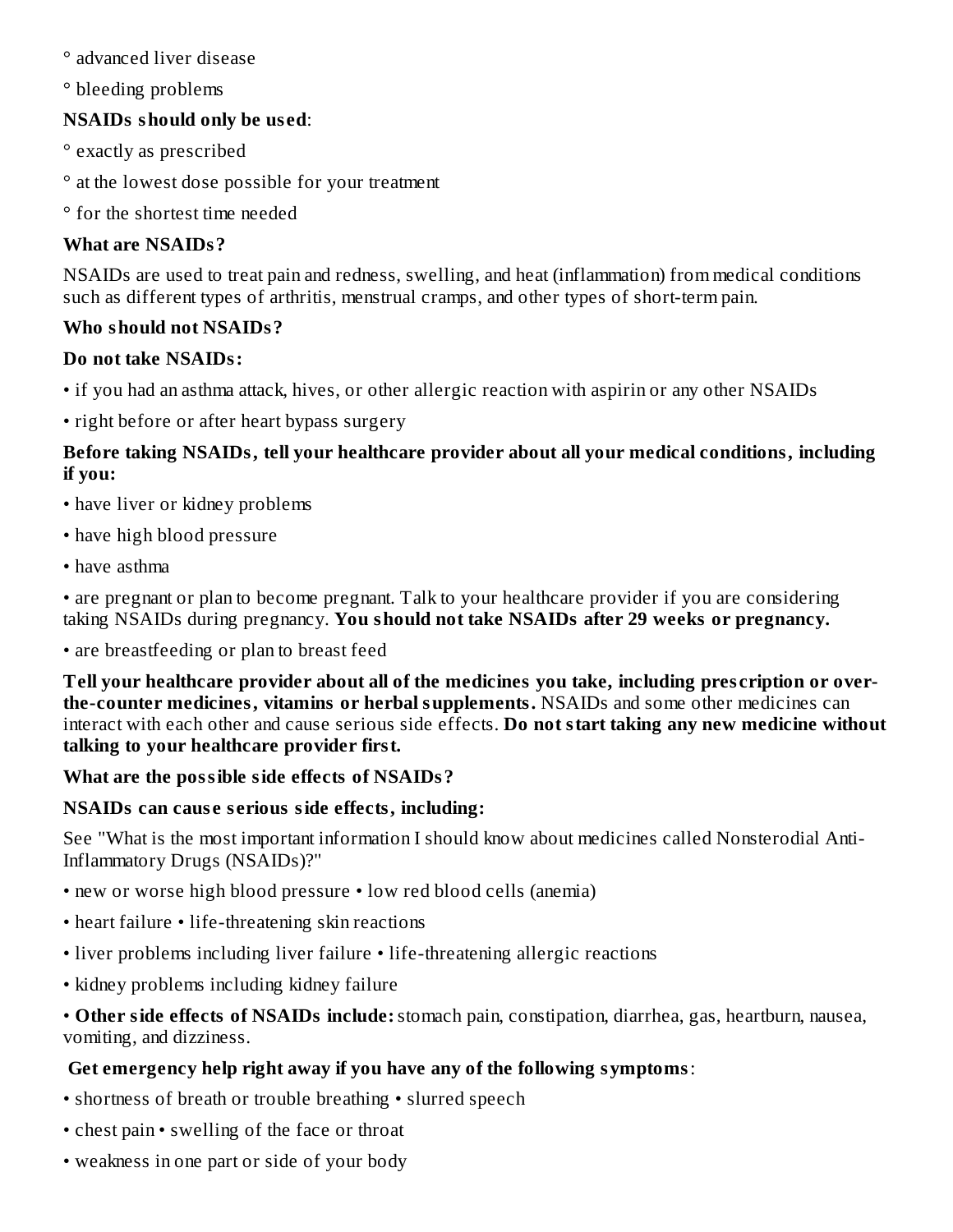## **Stop your NSAID medicine and call your healthcare provider right away if you have any of the following symptoms:**

• nausea • vomit blood

• more tired or weaker than usual • there is blood in your bowel movement or it is black and sticky like tar

- diarrhea unusual weight gain
- itching skin rash or blisters with fever
- your skin or eyes look yellow swelling of the arms, legs, hands and feet
- indigestion or stomach pain flu-like symptoms

#### **If you take too much of your NSAIDs, call your healthcare provider or get medical help right away.**

These are not all the possible side effects of NSAIDs. For more information, ask your healthcare provider or pharmacist about NSAIDs.

#### **Call your doctor for medical advice about side effects. You may report side effects to FDA at 1- 800-FDA-1088**.

## **Other information about NSAIDs**

•Aspirin is an NSAID but it does not increase the chance of a heart attack. Aspirin can cause bleeding in the brain, stomach, and intestines. Aspirin can also cause ulcers in the stomach and intestines.

• Some of NSAIDs are sold in lower doses without a prescription (over-the-counter) Talk to your healthcare provider before using over- the-counter NSAIDs for more than 10 days.

## **General information about the safe and effective us e of NSAIDs**

Medicines are sometimes prescribed for purposes other than those listed in a Medication Guide. Do not us NSAIDs for a condition for which it was not prescribed. Do not give NSAIDs to other people, even if they have the same symptoms that you have. It may harm them.

If you would like more information about NSAIDs, talk with your healthcare provider. You can ask your pharmacist or healthcare provider for information about NSAIDs that is written for professionals.

IBU™ Ibuprofen Tablets USP 400 mg, 600 mg, and 800 mg Rx - ANDA# 075682

**Manufacturing facility:** Dr. Reddy's Laboratories Louisiana, LLC - Shreveport, LA 71106 USA

**Distributed by:** Dr. Reddy's Laboratories, Inc.

**For more info, call/contact:** 1-888-375-3784

**Distributed By:**

## **MAJOR® PHARMACEUTICALS**

17177 N Laurel Park Dr., Suite 233

Livonia, MI 48152

This Medication Guide has been approved by the U.S. Food and Drug Administration

Revised: April 2019

## **Package/Label Display Panel**

Ibuprofen Tablets, USP 400 mg.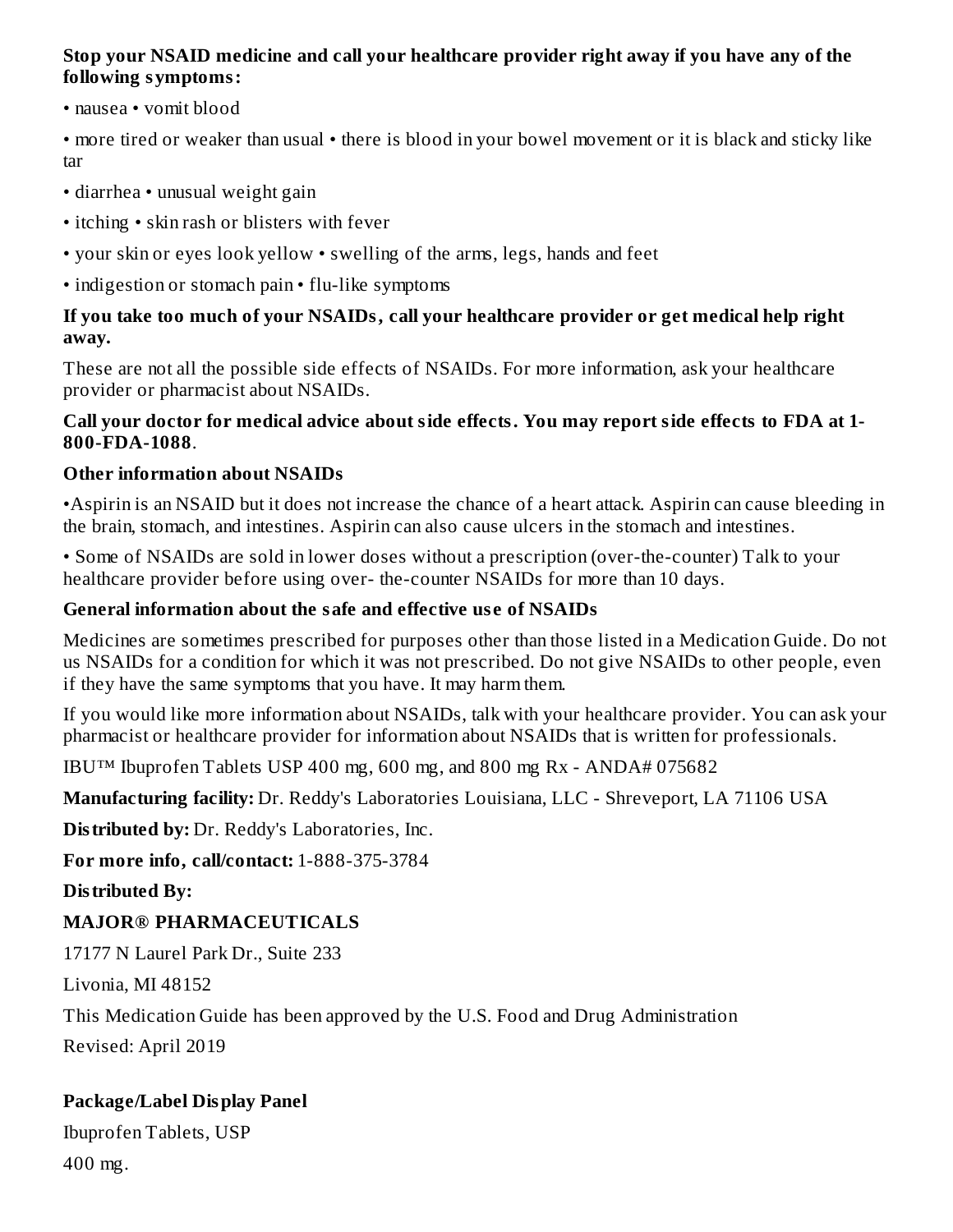

## **Package/Label Display Panel**

Ibuprofen Tablets, USP 600 mg. 100 Tablets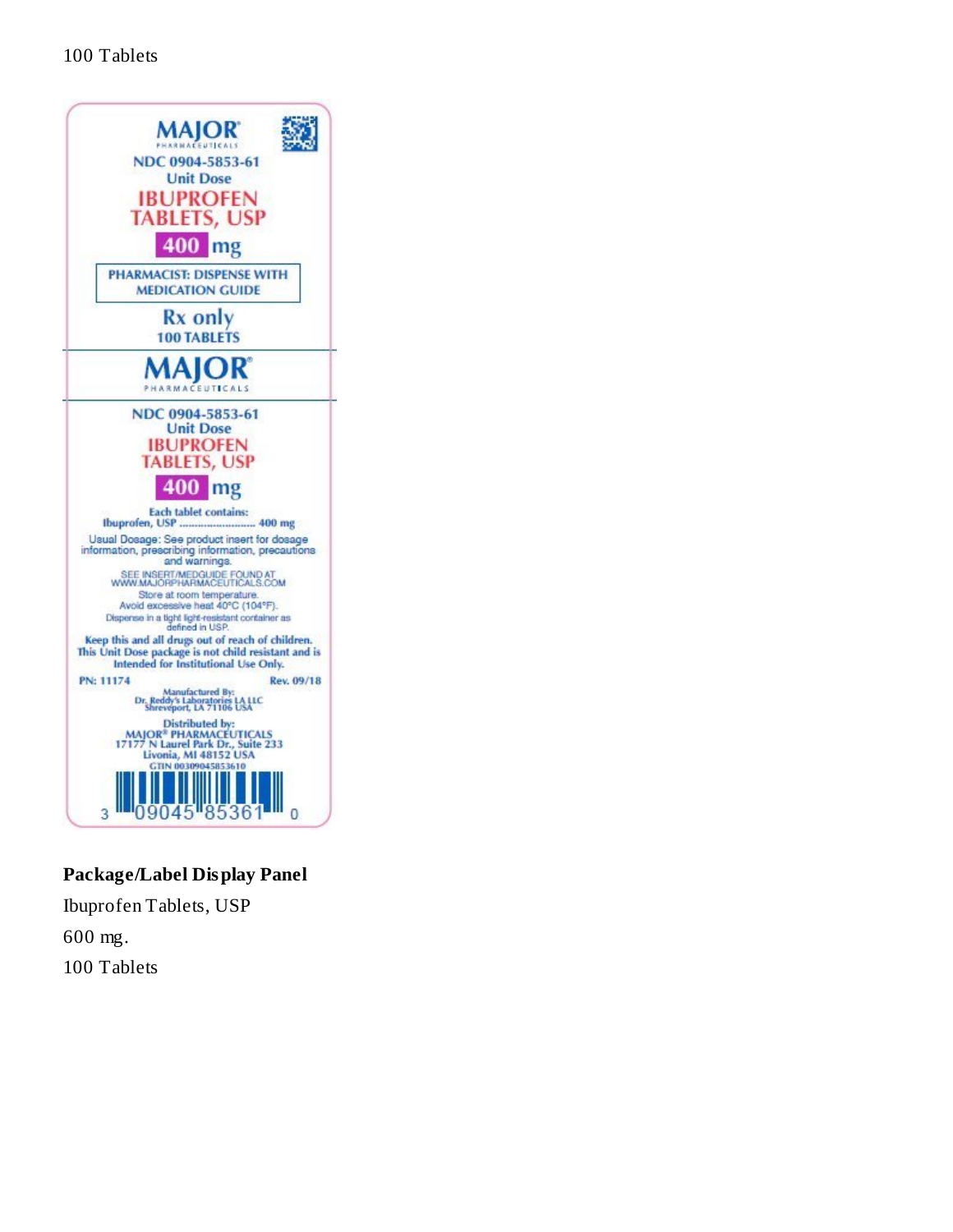

## **Package/Label Display Panel**

Ibuprofen Tablets, USP 800 mg. 100 Tablets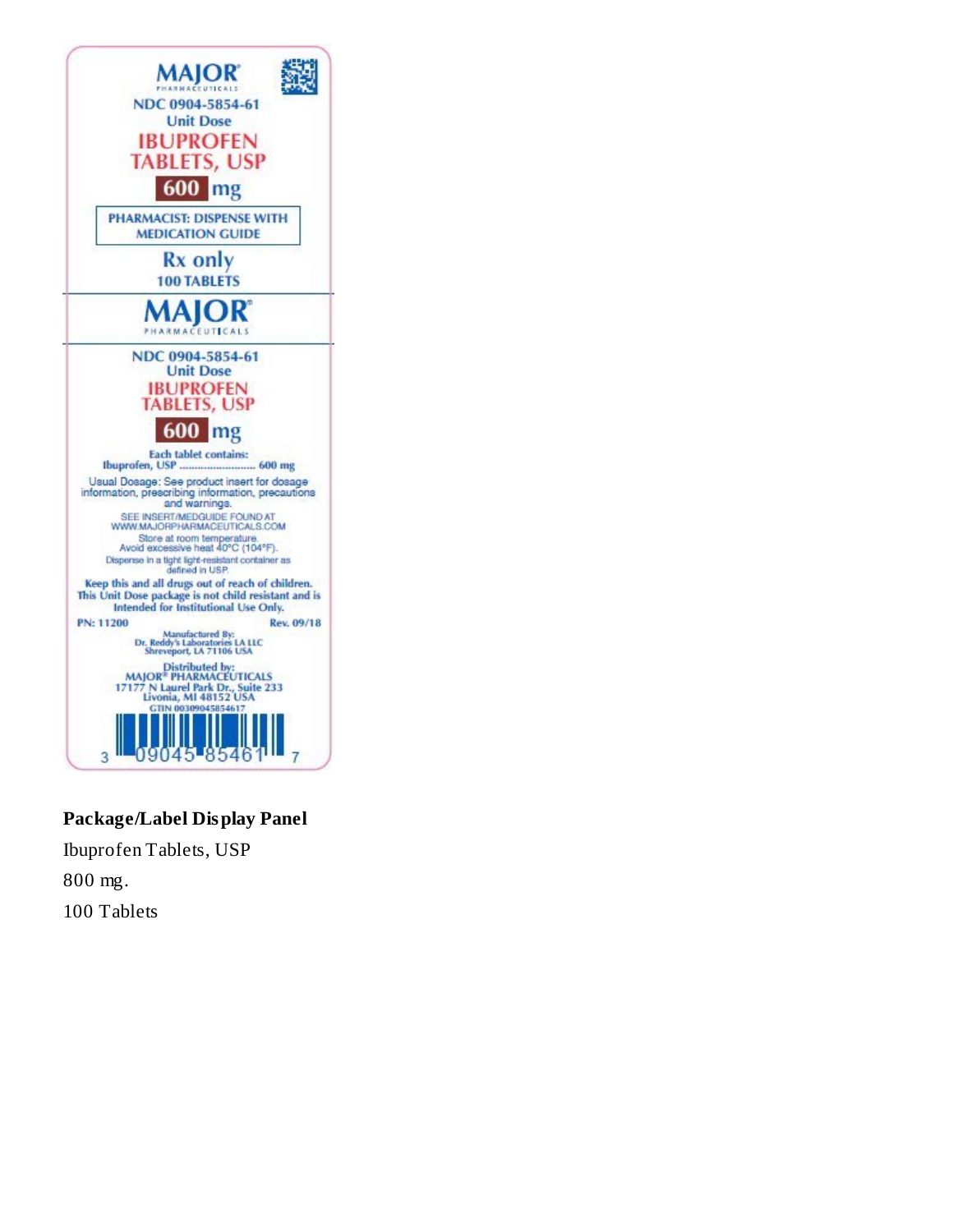

# **IBUPROFEN** ibuprofen tablet, film coated **Product Information Product T ype** HUMAN PRESCRIPTION DRUG **Ite m Code (Source )** NDC:0 9 0 4-58 53(NDC:55111-6 8 2) **Route of Administration** ORAL **Active Ingredient/Active Moiety Ingredient Name Basis of Strength Strength IBUPROFEN** (UNII: WK2XYI10QM) (IBUPROFEN - UNII:WK2XYI10QM) BUPROFEN 400 mg **Inactive Ingredients**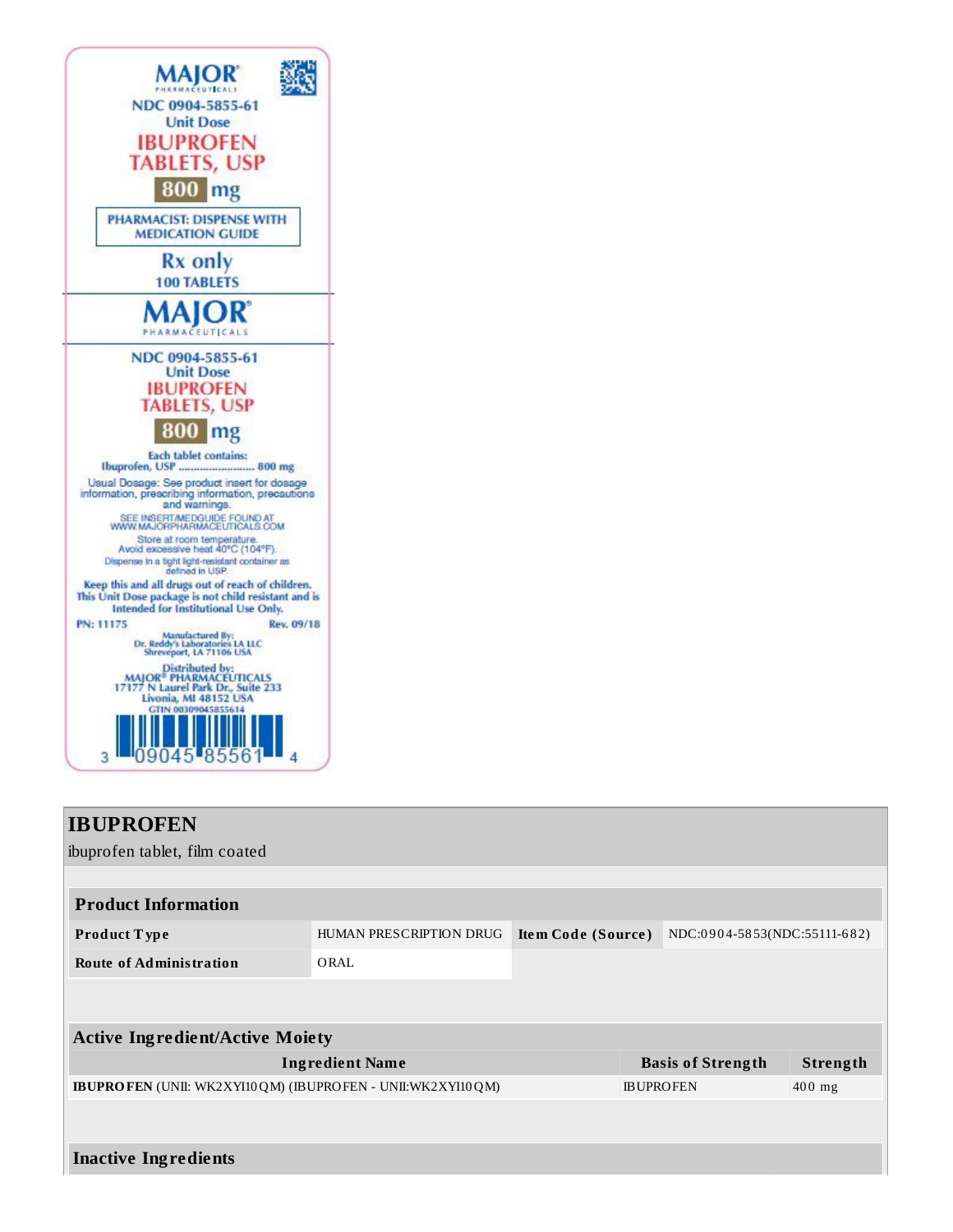| <b>Ingredient Name</b>                                   |              |              |                  |  |  |  |  |
|----------------------------------------------------------|--------------|--------------|------------------|--|--|--|--|
| MICRO CRYSTALLINE CELLULO SE (UNII: OP1R32D61U)          |              |              |                  |  |  |  |  |
| COPOVIDONE K25-31 (UNII: D9C330MD8B)                     |              |              |                  |  |  |  |  |
| SODIUM STARCH GLYCOLATE TYPE A POTATO (UNII: 5856J3G2A2) |              |              |                  |  |  |  |  |
| <b>SILICON DIO XIDE (UNII: ETJ7Z6XBU4)</b>               |              |              |                  |  |  |  |  |
| MAGNESIUM STEARATE (UNII: 70097M6I30)                    |              |              |                  |  |  |  |  |
| POLYSORBATE 80 (UNII: 6OZP39ZG8H)                        |              |              |                  |  |  |  |  |
|                                                          |              |              |                  |  |  |  |  |
|                                                          |              |              |                  |  |  |  |  |
| <b>Product Characteristics</b>                           |              |              |                  |  |  |  |  |
| Color                                                    | <b>WHITE</b> | <b>Score</b> | no score         |  |  |  |  |
| <b>Shape</b>                                             | <b>OVAL</b>  | <b>Size</b>  | 14 <sub>mm</sub> |  |  |  |  |
| 4I<br><b>Flavor</b><br><b>Imprint Code</b>               |              |              |                  |  |  |  |  |
| <b>Contains</b>                                          |              |              |                  |  |  |  |  |
|                                                          |              |              |                  |  |  |  |  |
|                                                          |              |              |                  |  |  |  |  |

| Packaging                    |                                    |                                                                       |                                                |                           |  |  |  |  |  |
|------------------------------|------------------------------------|-----------------------------------------------------------------------|------------------------------------------------|---------------------------|--|--|--|--|--|
| #                            | <b>Item Code</b>                   | Package Description                                                   | <b>Marketing Start Date Marketing End Date</b> |                           |  |  |  |  |  |
|                              |                                    | 1 NDC:0904-5853-40 500 in 1 BOTTLE; Type 0: Not a Combination Product | 06/10/2009                                     |                           |  |  |  |  |  |
|                              |                                    | 2 NDC:0904-5853-60 100 in 1 BOTTLE; Type 0: Not a Combination Product | 06/10/2009                                     |                           |  |  |  |  |  |
|                              | 3 NDC:0904-5853-61 100 in 1 CARTON |                                                                       | 06/10/2009                                     |                           |  |  |  |  |  |
| 3                            |                                    | 1 in 1 BLISTER PACK; Type 0: Not a Combination Product                |                                                |                           |  |  |  |  |  |
|                              |                                    |                                                                       |                                                |                           |  |  |  |  |  |
|                              |                                    |                                                                       |                                                |                           |  |  |  |  |  |
| <b>Marketing Information</b> |                                    |                                                                       |                                                |                           |  |  |  |  |  |
|                              | <b>Marketing Category</b>          | <b>Application Number or Monograph Citation</b>                       | <b>Marketing Start Date</b>                    | <b>Marketing End Date</b> |  |  |  |  |  |
|                              | <b>ANDA</b>                        | ANDA075682                                                            | 06/10/2009                                     |                           |  |  |  |  |  |

| <b>IBUPROFEN</b><br>ibuprofen tablet, film coated                      |                         |                    |                  |                              |          |
|------------------------------------------------------------------------|-------------------------|--------------------|------------------|------------------------------|----------|
|                                                                        |                         |                    |                  |                              |          |
| <b>Product Information</b>                                             |                         |                    |                  |                              |          |
| <b>Product Type</b>                                                    | HUMAN PRESCRIPTION DRUG | Item Code (Source) |                  | NDC:0904-5854(NDC:55111-683) |          |
| <b>Route of Administration</b>                                         | ORAL                    |                    |                  |                              |          |
|                                                                        |                         |                    |                  |                              |          |
| <b>Active Ingredient/Active Moiety</b>                                 |                         |                    |                  |                              |          |
|                                                                        | <b>Ingredient Name</b>  |                    |                  | <b>Basis of Strength</b>     | Strength |
| <b>IBUPRO FEN</b> (UNII: WK2XYI10 QM) (IBUPRO FEN - UNII: WK2XYI10 QM) |                         |                    | <b>IBUPROFEN</b> |                              | 600 mg   |
|                                                                        |                         |                    |                  |                              |          |
| <b>Inactive Ingredients</b>                                            |                         |                    |                  |                              |          |
|                                                                        | <b>Ingredient Name</b>  |                    |                  |                              | Strength |
| MICRO CRYSTALLINE CELLULO SE (UNII: OP1R32D61U)                        |                         |                    |                  |                              |          |
| COPOVIDONE K25-31 (UNII: D9C330MD8B)                                   |                         |                    |                  |                              |          |
| SODIUM STARCH GLYCOLATE TYPE A POTATO (UNII: 5856J3G2A2)               |                         |                    |                  |                              |          |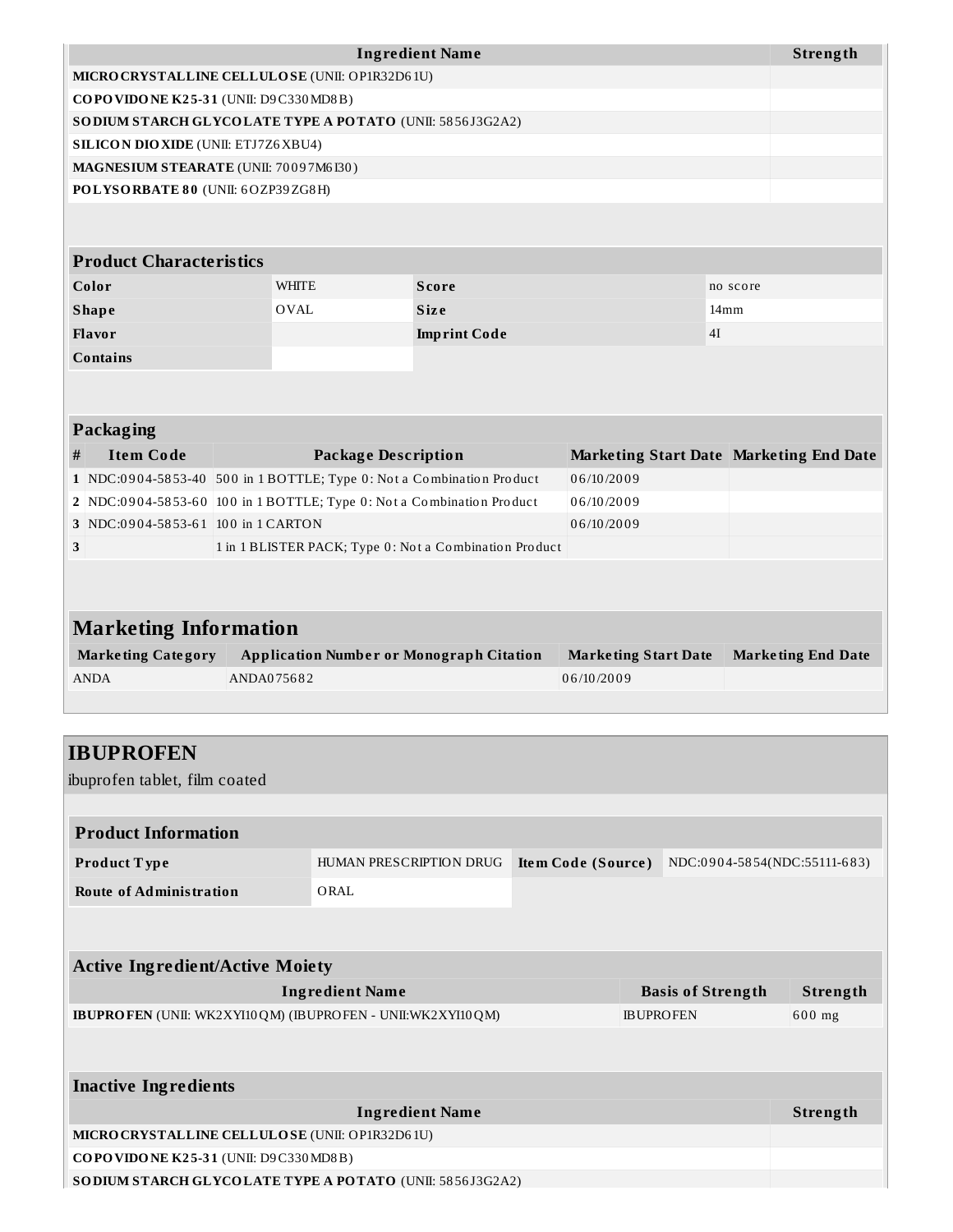| <b>SILICON DIO XIDE (UNII: ETJ7Z6 XBU4)</b>                                |            |                                                        |                        |  |                    |                             |                  |                                         |
|----------------------------------------------------------------------------|------------|--------------------------------------------------------|------------------------|--|--------------------|-----------------------------|------------------|-----------------------------------------|
| MAGNESIUM STEARATE (UNII: 70097M6I30)                                      |            |                                                        |                        |  |                    |                             |                  |                                         |
| POLYSORBATE 80 (UNII: 6OZP39ZG8H)                                          |            |                                                        |                        |  |                    |                             |                  |                                         |
|                                                                            |            |                                                        |                        |  |                    |                             |                  |                                         |
|                                                                            |            |                                                        |                        |  |                    |                             |                  |                                         |
| <b>Product Characteristics</b>                                             |            |                                                        |                        |  |                    |                             |                  |                                         |
| Color<br><b>WHITE</b><br><b>Score</b><br>no score                          |            |                                                        |                        |  |                    |                             |                  |                                         |
| <b>Shape</b>                                                               |            | <b>OVAL</b>                                            | <b>Size</b>            |  |                    |                             | 17 <sub>mm</sub> |                                         |
| Flavor                                                                     |            |                                                        | <b>Imprint Code</b>    |  |                    |                             | 61               |                                         |
| Contains                                                                   |            |                                                        |                        |  |                    |                             |                  |                                         |
|                                                                            |            |                                                        |                        |  |                    |                             |                  |                                         |
| <b>Packaging</b>                                                           |            |                                                        |                        |  |                    |                             |                  |                                         |
| <b>Item Code</b><br>#                                                      |            | <b>Package Description</b>                             |                        |  |                    |                             |                  | Marketing Start Date Marketing End Date |
| 1 NDC:0904-5854-40 500 in 1 BOTTLE; Type 0: Not a Combination Product      |            |                                                        |                        |  | 06/10/2009         |                             |                  |                                         |
| 2 NDC:0904-5854-60 100 in 1 BOTTLE; Type 0: Not a Combination Product      |            |                                                        |                        |  | 06/10/2009         |                             |                  |                                         |
| 3 NDC:0904-5854-61 100 in 1 CARTON                                         |            |                                                        |                        |  | 06/10/2009         |                             |                  |                                         |
| 3                                                                          |            | 1 in 1 BLISTER PACK; Type 0: Not a Combination Product |                        |  |                    |                             |                  |                                         |
|                                                                            |            |                                                        |                        |  |                    |                             |                  |                                         |
|                                                                            |            |                                                        |                        |  |                    |                             |                  |                                         |
| <b>Marketing Information</b>                                               |            |                                                        |                        |  |                    |                             |                  |                                         |
| <b>Marketing Category</b>                                                  |            | <b>Application Number or Monograph Citation</b>        |                        |  |                    | <b>Marketing Start Date</b> |                  | <b>Marketing End Date</b>               |
| <b>ANDA</b>                                                                | ANDA075682 |                                                        |                        |  | 06/10/2009         |                             |                  |                                         |
|                                                                            |            |                                                        |                        |  |                    |                             |                  |                                         |
|                                                                            |            |                                                        |                        |  |                    |                             |                  |                                         |
|                                                                            |            |                                                        |                        |  |                    |                             |                  |                                         |
|                                                                            |            |                                                        |                        |  |                    |                             |                  |                                         |
| <b>IBUPROFEN</b>                                                           |            |                                                        |                        |  |                    |                             |                  |                                         |
| ibuprofen tablet, film coated                                              |            |                                                        |                        |  |                    |                             |                  |                                         |
|                                                                            |            |                                                        |                        |  |                    |                             |                  |                                         |
| <b>Product Information</b>                                                 |            |                                                        |                        |  |                    |                             |                  |                                         |
| Product Type                                                               |            | HUMAN PRESCRIPTION DRUG                                |                        |  | Item Code (Source) |                             |                  | NDC:0904-5855(NDC:55111-684)            |
| <b>Route of Administration</b>                                             |            | ORAL                                                   |                        |  |                    |                             |                  |                                         |
|                                                                            |            |                                                        |                        |  |                    |                             |                  |                                         |
|                                                                            |            |                                                        |                        |  |                    |                             |                  |                                         |
| <b>Active Ingredient/Active Moiety</b>                                     |            |                                                        |                        |  |                    |                             |                  |                                         |
|                                                                            |            | <b>Ingredient Name</b>                                 |                        |  |                    | <b>Basis of Strength</b>    |                  | Strength                                |
| IBUPROFEN (UNII: WK2XYI10QM) (IBUPROFEN - UNII:WK2XYI10QM)                 |            |                                                        |                        |  |                    | <b>IBUPROFEN</b>            |                  | 800 mg                                  |
|                                                                            |            |                                                        |                        |  |                    |                             |                  |                                         |
|                                                                            |            |                                                        |                        |  |                    |                             |                  |                                         |
| <b>Inactive Ingredients</b>                                                |            |                                                        |                        |  |                    |                             |                  |                                         |
|                                                                            |            |                                                        | <b>Ingredient Name</b> |  |                    |                             |                  | Strength                                |
| MICRO CRYSTALLINE CELLULO SE (UNII: OP1R32D61U)                            |            |                                                        |                        |  |                    |                             |                  |                                         |
| COPOVIDONE K25-31 (UNII: D9C330MD8B)                                       |            |                                                        |                        |  |                    |                             |                  |                                         |
| SODIUM STARCH GLYCOLATE TYPE A POTATO (UNII: 5856J3G2A2)                   |            |                                                        |                        |  |                    |                             |                  |                                         |
| SILICON DIO XIDE (UNII: ETJ7Z6XBU4)                                        |            |                                                        |                        |  |                    |                             |                  |                                         |
| MAGNESIUM STEARATE (UNII: 70097M6I30)<br>POLYSORBATE 80 (UNII: 6OZP39ZG8H) |            |                                                        |                        |  |                    |                             |                  |                                         |